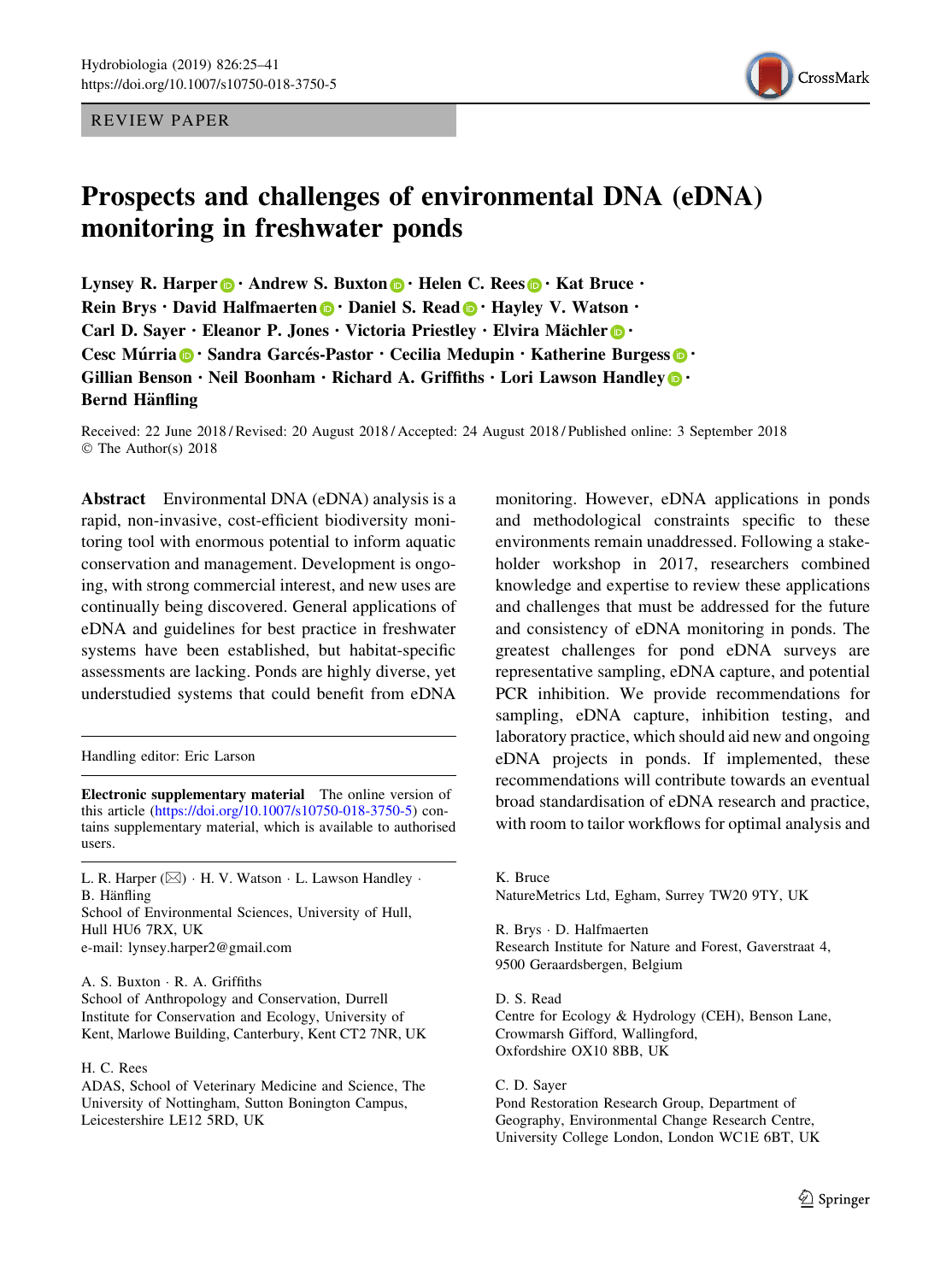different applications. Such standardisation will provide more robust, comparable, and ecologically meaningful data to enable effective conservation and management of pond biodiversity.

**Keywords** Aquatic Biodiversity Lentic  $\cdot$ Metabarcoding - Quantitative PCR - Survey

## Introduction

Globally, there are an estimated 64 million to 3 billion ponds or small lakes (Downing et al., [2006;](#page-13-0) Biggs et al., [2016;](#page-12-0) Hill et al., [2018](#page-13-0)), with ponds outnumbering larger lentic freshwater systems approximately 100:1 (Downing et al., [2006;](#page-13-0) Céréghino et al., [2008](#page-12-0)). Ponds represent a high proportion of global freshwater habitat despite their limited size, comprising up to 30% of standing freshwater by area (Downing et al., [2006\)](#page-13-0). These small water bodies occur in all land-use types at high frequency (Céréghino et al.,  $2008$ ) and possess ecological, aesthetic, and recreational value (Biggs et al., [2016](#page-12-0)). Ponds are species-rich, containing many rare, protected, and unique species not found in other freshwater habitats (Wood et al., [2003;](#page-16-0) Hill et al., [2018\)](#page-13-0). Moreover, pond networks support more species at landscape-scale than lakes or rivers (Davies et al., [2008\)](#page-12-0).

#### E. Mächler

#### C. Múrria

Grup de Recerca Freshwater Ecology and Management (FEM), Departament de Biologia Evolutiva, Ecologia i Ciències Ambientals, Facultat de Biologia, Universitat de Barcelona, Barcelona, Catalonia, Spain

Ponds have enormous scientific value as small and abundant ecosystems along broad ecological gradients, enabling experimental validation and hypothesis testing in ecology and conservation (De Meester et al., [2005\)](#page-12-0). However, until recently, pondscapes—a pond, its immediate catchment, and the terrestrial matrix of land between ponds—were poorly understood (Wood et al., [2003;](#page-16-0) Hill et al., [2018](#page-13-0)). Ponds were not mentioned or included in the Water Framework Directive (Davies et al., [2008;](#page-12-0) Hill et al., [2018\)](#page-13-0) and have been neglected in research, scientific monitoring, and policy (De Meester et al., [2005;](#page-12-0) Céréghino et al., [2008;](#page-12-0) Hill et al., [2018](#page-13-0)), despite being threatened by anthropogenic activity and environmental change, and having greater vulnerability to environmental stressors than larger water bodies with larger catchments (Biggs et al., [2016](#page-12-0)). Poor study of these important ecosystems may be due in part to a lack of appropriate monitoring tools and sheer abundance (Hill et al., [2018\)](#page-13-0). Pond biodiversity assessment can be costly, time-consuming, and dependent on taxonomic expertise (Briers & Biggs, [2005](#page-12-0); Hill et al., [2018\)](#page-13-0). Often data are at the genus or family-level when species-level knowledge is required for effective conservation.

In this context, molecular tools offer a solution through rapid, sensitive, cost-effective, non-invasive monitoring and promise to enhance our understanding of global biodiversity. One tool, environmental DNA (eDNA) analysis (see Table [1](#page-2-0)), is particularly relevant

S. Garcés-Pastor

Tromsø University Museum, UiT -The Arctic University of Norway, 9037 Tromsø, Norway

C. Medupin School of Earth and Environmental Sciences, The University of Manchester, Michael Smith Building, Oxford Road, Manchester M13 9PL, UK

K. Burgess Natural England, Westminster, London SW1P, UK

G. Benson Natural England, County Hall, Spetchley Road, Worcester WR5 2NP, UK

N. Boonham Newcastle University, Newcastle upon Tyne NE1 7RU, UK

E. P. Jones - N. Boonham

Fera Science Ltd (Fera), National Agri-food Innovation Campus, Sand Hutton, York YO14 1LZ, UK

V. Priestley

Department of Life Sciences, Imperial College London, Silwood Park, Berkshire SL5 7PY, UK

E. Mächler

Department of Aquatic Ecology, Eawag: Swiss Federal Institute of Aquatic Science and Technology, Dübendorf, Switzerland

Department of Evolutionary Biology and Environmental Studies, University of Zurich, Winterthurerstr. 190, 8057 Zürich, Switzerland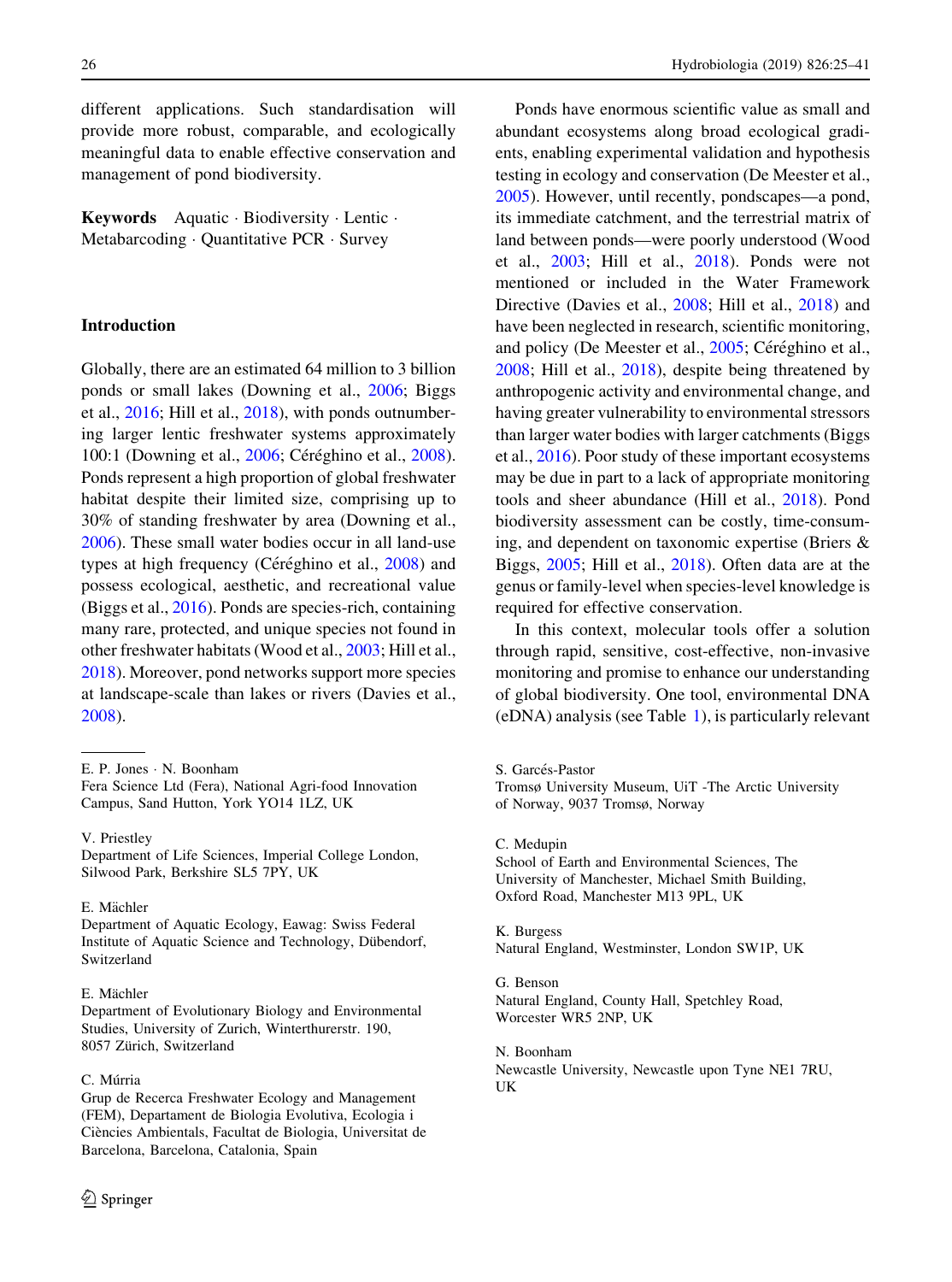<span id="page-2-0"></span>for aquatic biodiversity monitoring (Rees et al., [2014b;](#page-14-0) Lawson Handley, [2015;](#page-14-0) Thomsen & Willerslev, [2015](#page-15-0)). Ponds were the first natural habitats screened for macro-organism eDNA by Ficetola et al. [\(2008](#page-13-0)), who demonstrated reliable detection of invasive American bullfrogs Lithobates catesbeianus (Shaw, 1802), even at low densities. Since this initial publication, a large and growing number of studies have utilised eDNA in a range of environments (reviewed for example by Rees et al., [2014b](#page-14-0); Lawson Handley, [2015;](#page-14-0) Thomsen & Willerslev, [2015](#page-15-0); Deiner et al., [2017](#page-12-0)). eDNA approaches are often more affordable and logistically feasible than conventional counterparts, and have enormous potential to enable ecological study at greater temporal and spatial scales (Deiner et al., [2017](#page-12-0)). However, there are unique challenges associated with using eDNA in ponds that are not faced in other aquatic environments. These challenges are largely due to the physical and

Table 1 Glossary of technical terms

chemical properties of ponds that influence eDNA capture and detection, which are not taken into account by current methodologies.

Although eDNA and its applications have been reviewed extensively (Rees et al., [2014b](#page-14-0); Barnes & Turner, [2015](#page-12-0); Lawson Handley, [2015](#page-14-0); Thomsen & Willerslev, [2015;](#page-15-0) Goldberg et al., [2016;](#page-13-0) Deiner et al., [2017\)](#page-12-0), examinations of eDNA in relation to specific environments are distinctly lacking. In this review, we evaluate eDNA analysis as a tool for biodiversity monitoring in ponds. We first discuss the prospects of eDNA monitoring in these ecosystems. We then identify how ponds differ from other freshwater habitats, and examine the implications this has for eDNA detection. We outline the challenges associated with eDNA analysis in ponds and use the existing literature and combined experience of all authors to provide recommendations that will help standardise eDNA workflows for passive or targeted monitoring of

| Technical term                       | Definition                                                                                                                                                                                                                                                                                                                                                                                                                                                                                                                                                                                                                                                                                          |
|--------------------------------------|-----------------------------------------------------------------------------------------------------------------------------------------------------------------------------------------------------------------------------------------------------------------------------------------------------------------------------------------------------------------------------------------------------------------------------------------------------------------------------------------------------------------------------------------------------------------------------------------------------------------------------------------------------------------------------------------------------|
| Environmental DNA<br>(eDNA)          | Intra- or extracellular DNA that has been shed from an organism (via skin cells, mucus, scales, urine,<br>facces, saliva, gametes, or deceased remains) and suspended within an environmental matrix, such as<br>water, soil, or air (Rees et al., 2014b; Lawson Handley, 2015; Thomsen & Willersley, 2015; Deiner<br>et al., $2017$ ). This DNA can be captured, amplified, identified, and assigned, allowing taxonomic<br>composition and distribution to be inferred. Current eDNA approaches largely use PCR-based<br>methods, where DNA is amplified using targeted approaches to detect single-species or non-targeted<br>approaches to examine community composition (Lawson Handley, 2015) |
| Polymerase chain reaction<br>(PCR)   | Process used to generate millions of copies (amplify) of a particular section of DNA                                                                                                                                                                                                                                                                                                                                                                                                                                                                                                                                                                                                                |
| Real-time quantitative PCR<br>(qPCR) | PCR and detection are combined in a process which allows users to monitor their amplification<br>reaction as it happens. Fluorescent dyes bind to DNA as it amplifies and the fluorescent signal<br>produced is measured by qPCR instruments. Dyes may be non-specific and bind to any DNA<br>amplified (e.g. SYBR® green) or designed to bind to DNA from a target species (hydrolysis probe).<br>The fluorescent signal of eDNA samples is often quantified against the signal produced by a known<br>amount of synthetic or purified DNA from the target species                                                                                                                                 |
| Droplet digital PCR<br>(ddPCR)       | A new method of DNA detection, also known as "third-generation PCR", which performs PCR using<br>water-oil emulsion droplet technology. Thousands of nano-litre droplets are generated for each<br>eDNA sample, and thus some ideally contain only one or a few copies of target DNA. Within each of<br>those droplets, an individual PCR reaction occurs and end-point PCR amplification is detected by the<br>fluorescence intensity of a dye (e.g. EvaGreen <sup>®</sup> ) or probe                                                                                                                                                                                                              |
| eDNA metabarcoding                   | A passive community sequencing approach, which enables taxonomic identification of multiple<br>species simultaneously. eDNA samples are amplified with conserved (or universal) primers using<br>PCR, and the PCR products sequenced on a High-Throughput platform                                                                                                                                                                                                                                                                                                                                                                                                                                  |
| High-throughput<br>sequencing (HTS)  | Massively parallel sequencing technologies, such as the Illumina, Roche, or IonTorrent series, which<br>produce millions of sequences for analysis opposed to Sanger sequencing technologies which process<br>one sequence at a time. HTS is also known as Next-Generation Sequencing (NGS)                                                                                                                                                                                                                                                                                                                                                                                                         |
| Internal positive control<br>(IPC)   | PCR controls which allow detection of failed DNA extraction or PCR inhibition. Typically, artificial or<br>synthetic DNA not found in biological samples is used, and detected using a different set of primers<br>(and probe) to those used for the target species                                                                                                                                                                                                                                                                                                                                                                                                                                 |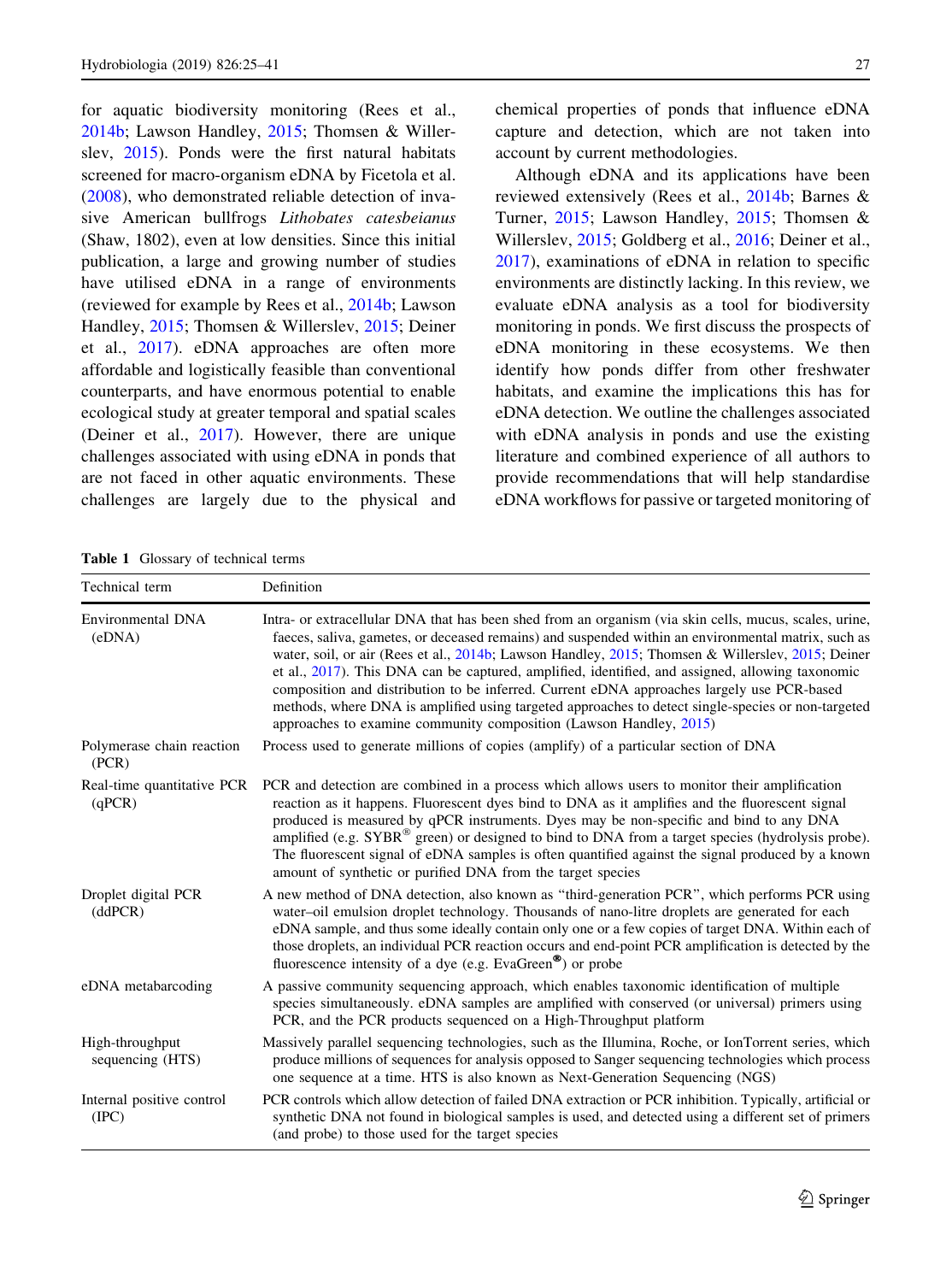pond biodiversity. Finally, we look into the future of eDNA monitoring in ponds and explore avenues of research that would enhance our understanding of these ecosystems.

#### Prospects of eDNA monitoring in ponds

The application of eDNA analysis in ponds (Online Resource 1) and other lentic ecosystems continues to gain popularity, but we are only beginning to realise the potential of this tool in conjunction with ponds for monitoring and research. The most obvious potential is enhanced biological recording and assessment of pond biodiversity. The complementarity of eDNA analysis and conventional methods for monitoring pond biodiversity has been repeatedly demonstrated, and the work of Thomsen et al. [\(2012](#page-15-0)) on ponds and other freshwater habitats was pivotal to the development of eDNA surveillance for many rare and endangered species across the globe (e.g. Bylemans et al., [2017](#page-12-0); Doi et al., [2017;](#page-12-0) Niemiller et al., [2017](#page-14-0); Torresdal et al., [2017](#page-15-0); Weltz et al., [2017](#page-15-0)). eDNA analysis has since shown potential for estimation of relative abundance and biomass (Takahara et al., [2012;](#page-15-0) Thomsen et al., [2012;](#page-15-0) Buxton et al., [2017b\)](#page-12-0), and has begun to outperform conventional counterparts, for example, large-scale sampling and distribution modelling of the threatened great crested newt Triturus cristatus (Laurenti, 1768) (Biggs et al., [2015](#page-12-0)), and may deepen our understanding of species distribution patterns and activity. This capacity of eDNA analysis to upscale freshwater monitoring and research, particularly ecological hypothesis testing, was reinforced by Harper et al. ([2018c\)](#page-13-0), where eDNA metabarcoding (see Table [1](#page-2-0)) was used in over 500 ponds to identify biotic and abiotic determinants of T. cristatus at the UK pondscape.

Ponds are often considered to be closed systems, but may receive inputs from inflow, land surface run-off (especially during high rainfall and flood events), and mobile species (e.g. birds, dragonflies, amphibians, water beetles). In addition, ponds are impacted both directly and indirectly, through large aquatic–terrestrial contact zones, by anthropogenic and environmental stressors. They can therefore act as natural samples of biodiversity in the wider environment, and provide information on entire ecosystems (De Meester et al., [2005\)](#page-12-0). For example, eDNA metabarcoding

revealed wildlife using uranium mine containment ponds as water sources, and supplemented conventional assessment of ecotoxicological effects of uranium mining on local biodiversity (Klymus et al., [2017b\)](#page-14-0). Harper et al. ([2018c](#page-13-0)) reaffirmed the data mining potential of eDNA metabarcoding in ponds, where an array of aquatic and non-aquatic biodiversity (60 vertebrate species) was recorded at the UK pondscape.

Beyond a step change in biodiversity monitoring and research, eDNA analysis in ponds offers endless experimental opportunities to heighten understanding of eDNA dynamics due to the vast physical and chemical heterogeneity of these ecosystems. Pond water is comparatively stagnant, and the lack of flow and relatively small water volumes in ponds allows eDNA to accumulate over time to concentrations not attainable in most other water bodies. This has benefits for the amount of target DNA present and subsequent detection probability (Buxton et al., [2017a](#page-12-0)). However, eDNA accumulation can reduce ability to distinguish contemporary from recent or historic presence (Rees et al., [2014b\)](#page-14-0). Under stagnant conditions, eDNA can settle out of suspension, but become incorporated into the water column again following sediment disturbance (Turner et al., [2015](#page-15-0); Buxton et al., [2018\)](#page-12-0). Therefore, eDNA may remain detectable in ponds for several weeks under 'optimal' conditions (Buxton et al., [2017a\)](#page-12-0), but can also degrade rapidly with complete disappearance of target eDNA within 1 week (Brys, R. & Halfmaerten, D., unpublished results). Ponds are further influenced by the activity of domestic and wild animals which can increase suspended solids within the water column and change the properties of an eDNA sample. These external influences may also transfer eDNA between water bodies and potentially cause false positive detections (Klymus et al., [2017b](#page-14-0)).

The small and shallow nature of ponds subjects these systems to more extreme conditions than deeper water bodies, including larger fluctuations in temperature range and potentially greater exposure to ultraviolet (UV) light, although higher turbidity and dense vegetation in some ponds will limit UV light penetration (Kazanjian et al., [2018](#page-13-0)). Temperature, UV light, and pH all influence eDNA shedding and degradation rates, and can affect the amount of eDNA present within a waterbody (Strickler et al., [2015](#page-15-0); Robson et al., [2016](#page-15-0); Buxton et al., [2017b](#page-12-0); Goldberg et al.,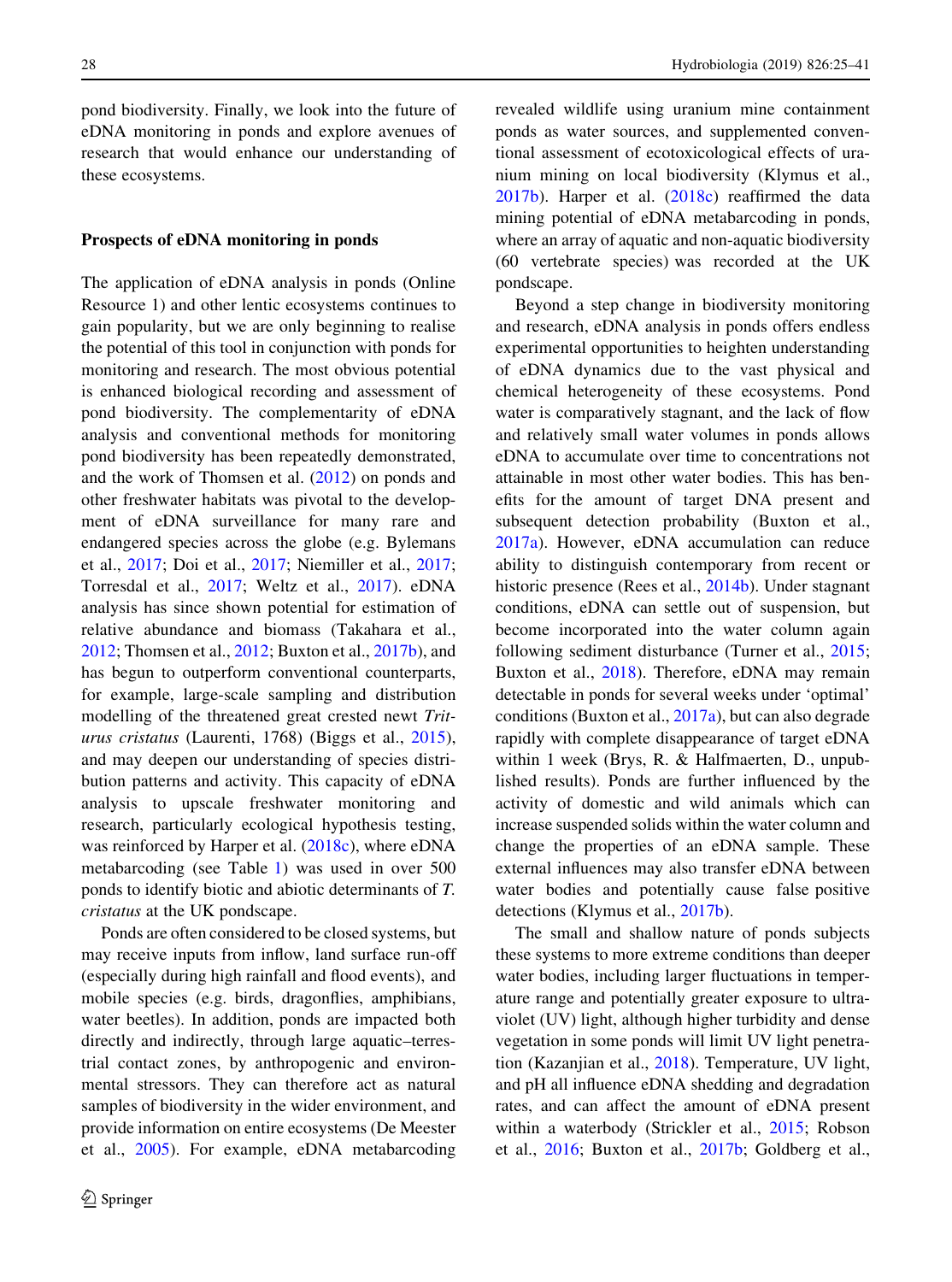[2018\)](#page-13-0). Many ponds are successional in nature and often support an abundant emergent and semi-terrestrial vegetation with substantial (relative to waterbody size) shallow marginal drawdown zones in some cases, creating ideal habitat for multiple invertebrate and amphibian species. As water volume decreases over time, ponds become increasingly ephemeral or seasonal (Wood et al., [2003\)](#page-16-0). Accessing these waters via wet, vegetated margins may make cross-contamination (see Online Resource 2 for potential sources and their mitigation) between sites hard to avoid, while high levels of organic debris in late succession ponds and duckweed-dominated (Lemna spp.) ponds can exacerbate difficulties in collecting clean, debrisfree samples.

Crucially, ponds can be highly anoxic due to poor wind-mixing and mass decomposition of terrestrial, submerged, and emergent vegetation, resulting in extremely low oxygen content at the bottom of the water column (Sayer et al., [2013](#page-15-0); Kazanjian et al., [2018\)](#page-13-0). Anoxic conditions were shown to slow marine eDNA decay (Weltz et al., [2017](#page-15-0)) but impacts of anoxia on pond eDNA have not been investigated. Slow decay may affect inferences made from eDNA regarding contemporary species presence; however, anoxic conditions dramatically enhance preservation of pond sediments and the communities that live there, providing information on historical pond biodiversity (Alderton et al., [2017;](#page-12-0) Emson et al., [2017\)](#page-13-0).

# Challenges, considerations, and recommendations for eDNA monitoring in ponds

A universal methodology for eDNA analysis may not be appropriate across habitat types as water bodies vary considerably in their biological, physical, and chemical properties (Goldberg et al., [2016\)](#page-13-0). These fundamental differences can affect eDNA behaviour, including origin, state, fate, and transport (Barnes & Turner, [2015\)](#page-12-0), and may ultimately have repercussions for eDNA detection. However, no reviews to date examine eDNA in the context of a single freshwater habitat and the challenges specific to this environment. The characteristics of ponds that make them ideal systems for eDNA monitoring and research are the very characteristics that challenge eDNA analysis. It is likely no one standard workflow will be appropriate in all circumstances. Practitioners and researchers must instead determine the most appropriate workflow options on a study-by-study basis. Figure [1](#page-5-0) outlines these options and other considerations that must be taken into account throughout the eDNA workflow.

## Sampling

The distribution and dispersion of eDNA in ponds complicates the design of sampling strategies. In contrast to lotic systems, eDNA has a patchy distribution in lentic systems due to an uneven distribution of organisms (Takahara et al., [2012;](#page-15-0) Eichmiller et al., [2014\)](#page-13-0). This unevenness may reflect available microhabitats in ponds (Nicolet et al., [2004](#page-14-0)), to what spatial extent these are used by individuals of a species, and what they are used for, i.e. feeding, reproduction (Goldberg et al., [2018\)](#page-13-0). eDNA distribution and dispersion in ponds is limited both horizontally by the presence of barriers to water movement, such as fallen trees and dense stands of aquatic vegetation (Biggs et al., [2015](#page-12-0)), and vertically by chemical stratification of the water column due to minimal wind-mixing (Sayer et al., [2013\)](#page-15-0). This large variation in eDNA on fine spatial scales has severe consequences for species detection. Eichmiller et al. [\(2014\)](#page-13-0) detected common carp Cyprinus carpio (Linnaeus, 1758) eDNA at points within tens of metres where it went undetected in a small lake. A lake experiment with caged Northern pike *Esox lucius* (Linnaeus, 1758) also revealed a substantial reduction ( $\sim 80\%$ ) in eDNA detection probability as distance from cages increased (Dunker et al., [2016](#page-13-0)). More recent caging experiments of fish and amphibians in ponds revealed a strong decrease in eDNA detection probability with distance from the cage, with most species nearly undetectable after a few metres (Brys, R. & Halfmaerten, D., unpublished data; Li, J. et al., unpublished data). We recommend water is collected underneath or around barriers to eDNA dispersion, and at different depths in ponds to maximise species detection.

The patchy distribution of pond eDNA means one sample of surface water will not sufficiently represent true biodiversity. Representation can be achieved with a timely, thought-out sampling strategy that accounts for location, number and volume of samples, and method of collection. Crucially, ecology of target species should be taken into consideration when choosing sampling time frame and methodology.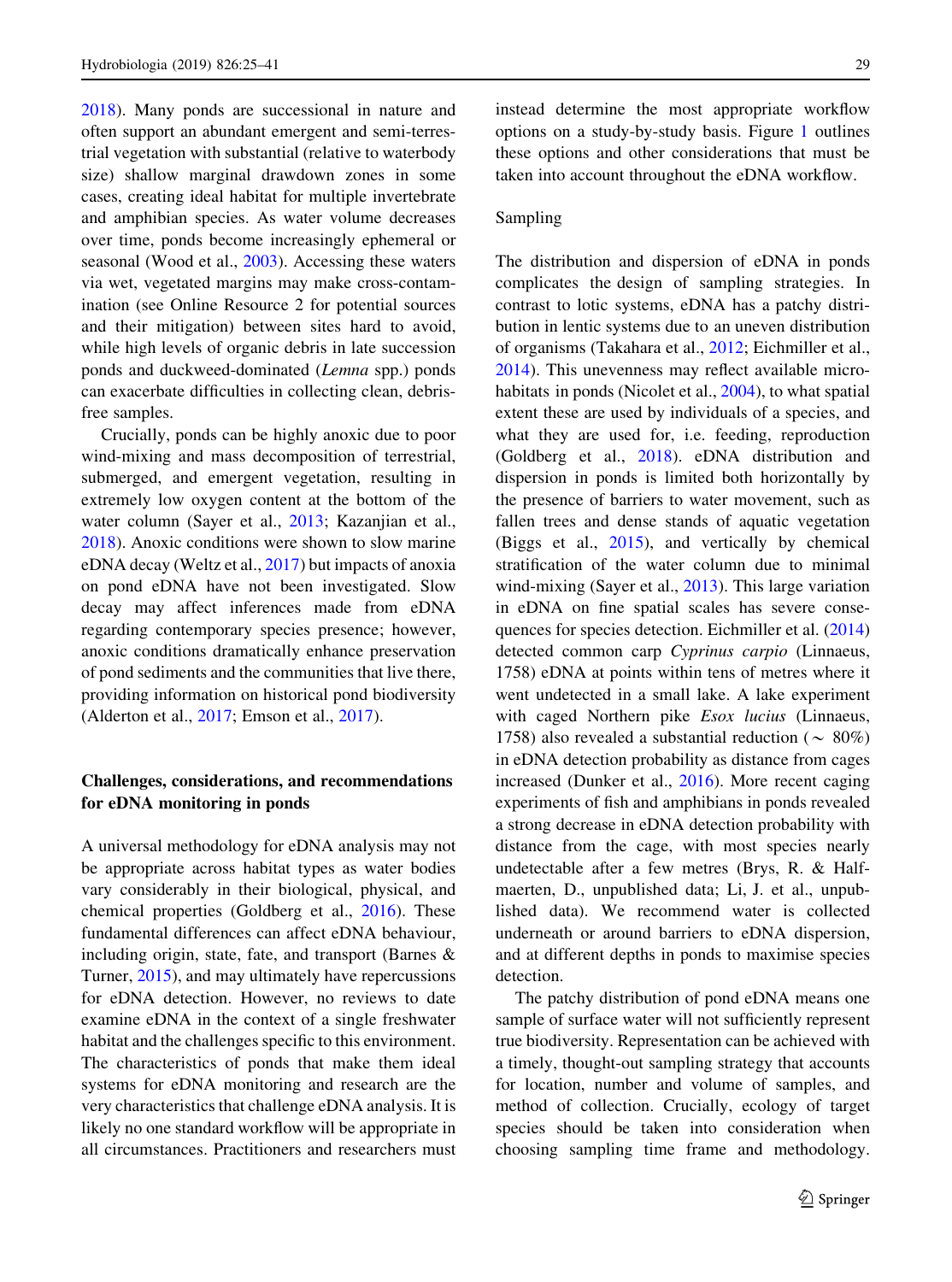<span id="page-5-0"></span>

Fig. 1 Schematic of eDNA workflow for samples collected from ponds. Three different Internal Positive Controls (IPCs) are recommended for inclusion during the stages of eDNA

capture and quality control to identify substandard samples which require reanalysis or resampling. Pre-filtering is recommended if water samples are turbid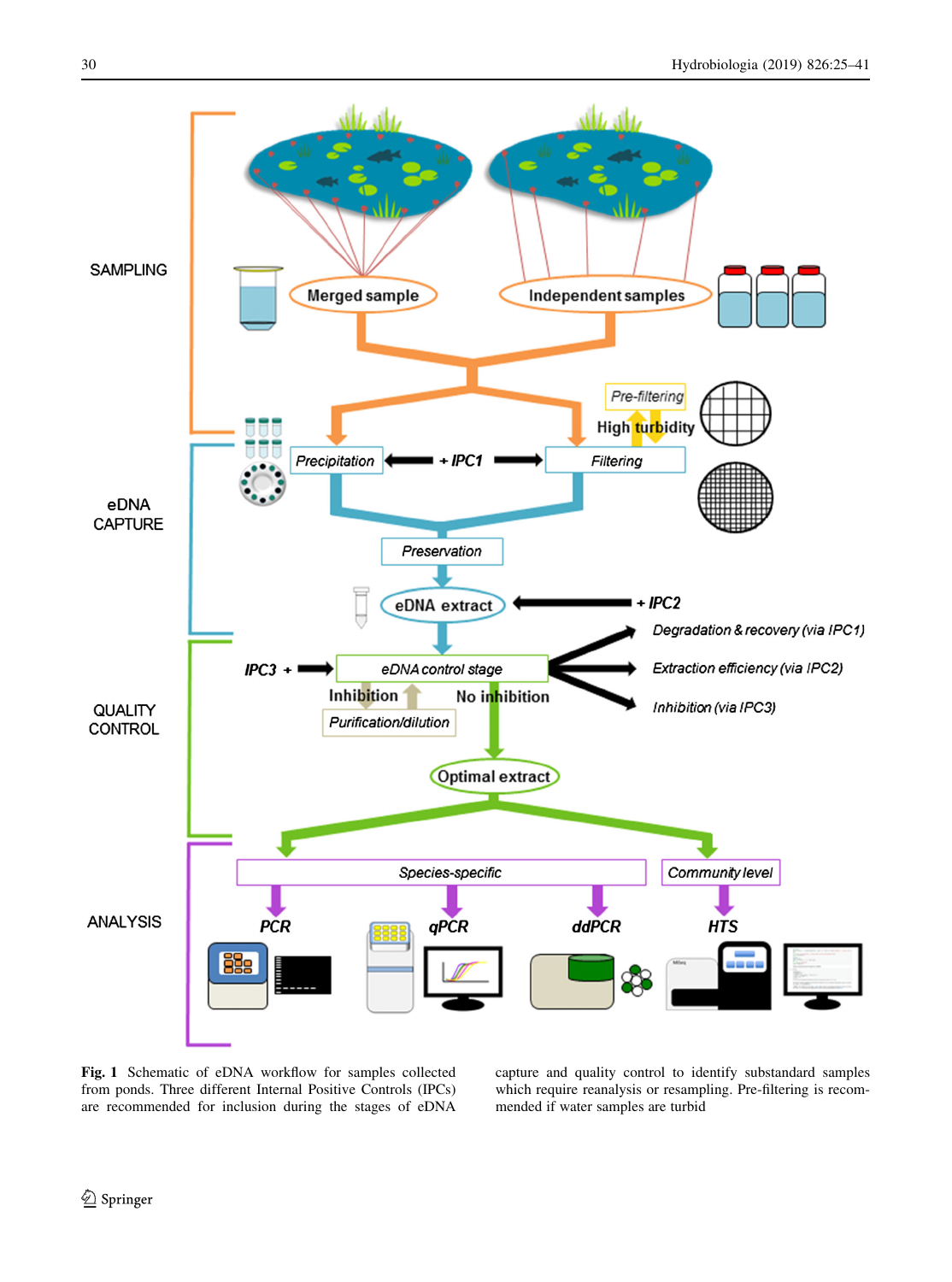There is a strong evidence base linking eDNA detection and concentration to life stage, condition, seasonality, and behaviour of species. Over 9 months, Buxton et al. ([2017b\)](#page-12-0) identified T. cristatus eDNA concentration in ponds was highest near the end of adult breeding activity and when larval abundance peaked, whereas eDNA concentration decreased with reduced adult body condition (a consequence of reproduction) as well as metamorphosis and dispersal of larvae. Furthermore, T. cristatus eDNA detection probability is substantially lower in autumn and winter outside the breeding season despite year-round detection in water and sediment (Rees et al., [2017](#page-14-0); Buxton et al., [2018](#page-12-0)). Similar decreases in eDNA concentration over the breeding season were observed for the smooth newt Lissotriton vulgaris (Linnaeus, 1758) in ditches and drainage channels (Smart et al., [2015\)](#page-15-0), and the eastern hellbender Cryptobranchus alleganiensis alleganiensis (Daudin, 1803) in streams (Spear et al., [2015;](#page-15-0) Takahashi et al., [2018](#page-15-0)). In streams and rivers, eDNA detection probabilities of the black warrior waterdog Necturus alabamensis (Viosca, 1937) and the flattened musk turtle Sternotherus depressus (Tinkle & Webb, 1955) were also influenced by sampling season and were consistent with current knowledge on timing of foraging and reproduction in these species (de Souza et al., [2016\)](#page-12-0). More recent research demonstrated eDNA concentration and subsequent detection probability of fish may be improved during the spawning season when gametes are released into the water (Bylemans et al., [2017;](#page-12-0) Tillotson et al., [2018\)](#page-15-0). Seasonal effects on detection probability may be even more pronounced in invertebrates, which release DNA less readily than vertebrates (Tréguier et al., [2014\)](#page-15-0). In a Scottish loch with confirmed signal crayfish Pacifastacus leniusculus (Dana, 1852) presence, Harper et al. [\(2018a\)](#page-13-0) did not detect eDNA in November, but achieved detection in July. In November, P. leniusculus individuals have spawned but go into torpor inside refuges, as opposed to July when eggs have hatched and individuals actively moult. Based on the aforementioned studies, it is essential for practitioners and researchers to account for and utilise existing knowledge of species behaviour or activity in the design of eDNA surveys to minimise false negatives and maximise detection probability. This is especially important in surveys of ponds due to the variety of concurrent and asynchronous species these systems host throughout the year.

Comprehensive sampling, at many different locations on fine spatial scales, will be required for pond eDNA surveys (Goldberg et al., [2018\)](#page-13-0). There are two main options: collection of stratified or random subsamples around a pond, or sampling/subsampling locations known to be suitable for target species. Samples may be combined for preservation, eDNA capture, and analysis, or processed independently as biological replicates (Fig. [1](#page-5-0)). The chosen strategy will be context-dependent as surveyors must ensure their targeted or merged sample(s) are representative of their focal species. For example, T. cristatus detection may be best achieved through collection of  $20 \times 30$  ml samples which are combined and homogenised before  $6 \times 15$  ml subsamples are taken for subsequent DNA extraction and quantitative PCR (qPCR, see Table [1](#page-2-0)) analysis (Biggs et al., [2015](#page-12-0)). Volume and number of samples are standardised with this protocol, but whether all or any aspects would be effective for other species or different applications is unclear. Indeed, Harper et al. ([2018b\)](#page-13-0) observed lower T. cristatus detection with eDNA metabarcoding than qPCR using this protocol. For information on entire communities, it may be better to take stratified samples around a pond and process these as biological replicates (Evans et al., [2017\)](#page-13-0). Independent sample processing is also necessary to investigate species distribution and habitat use in ponds. We advocate that eDNA studies include sample-based rarefaction to evaluate sample size required to fully represent pond biodiversity.

Limited accessibility to a waterbody can hamper optimisation of sampling strategies for aquatic environments, particularly ponds. Typically, the full pond perimeter may be inaccessible due to distance from the shoreline, areas of dense vegetation, high steep banks, or other risks to health and safety. Sampling poles, boats, or drones (aerial or aquatic) can enable water sample collection beyond the shoreline, but routine use is prevented by expense of purchase and operation (Barnes & Turner, [2015](#page-12-0)) and their potential for transfer of contaminants (see Online Resource 2) between ponds. Therefore, surveyors are often unable to systematically sample the full pond perimeter or areas most suitable for focal species, and instead can only collect samples where access can be gained. This may influence detection rates but as yet, there is no evidence to support or refute this. Better insights to the confidence and resolution of eDNA detection in ponds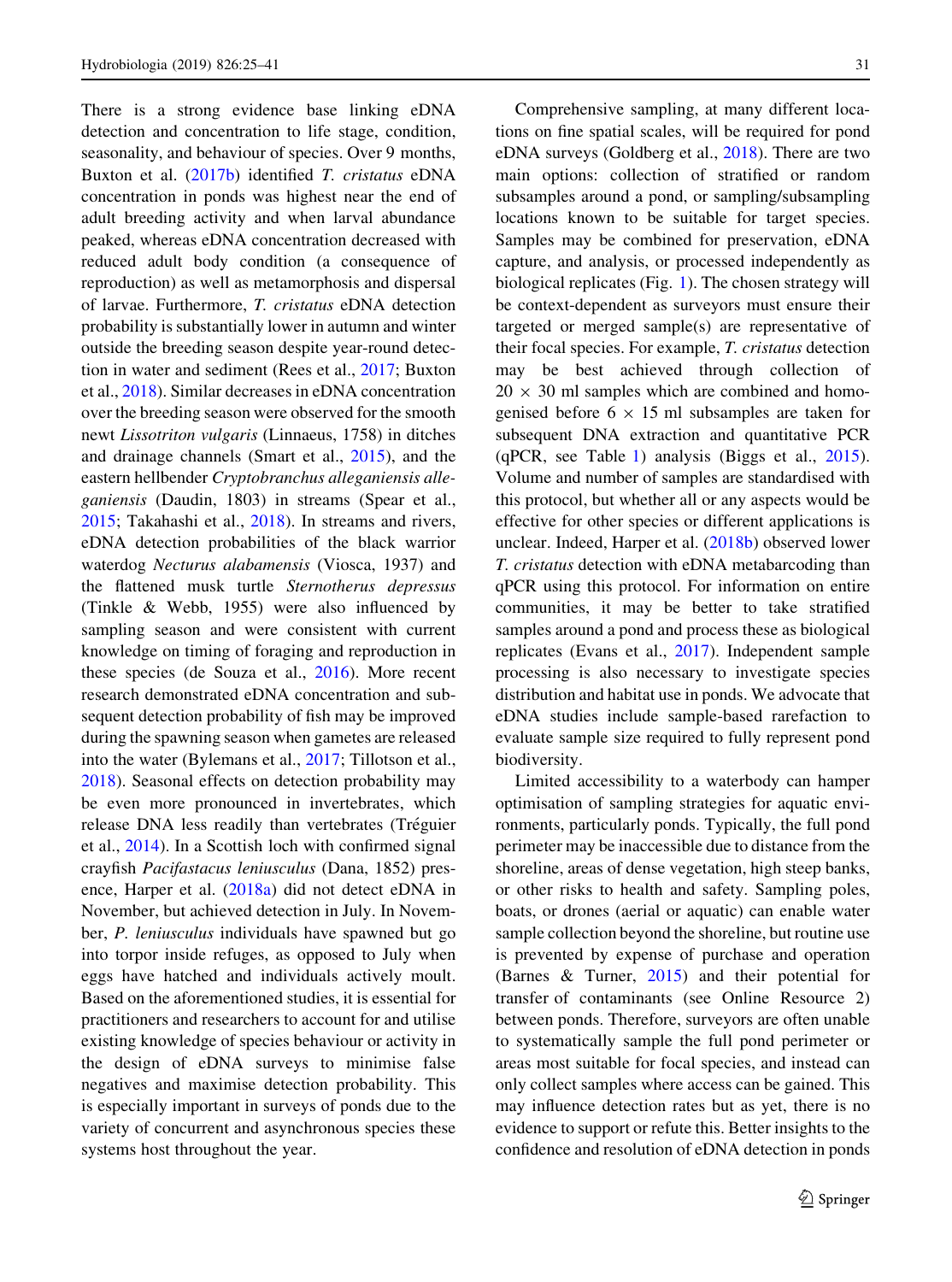could be obtained if surveyors report the total size of the pond perimeter and proportion that was inaccessible, the number of samples and distance at which these were taken, and volume of water collected per sample.

It is not uncommon for ponds to undergo summer drying, causing a reduction in water volume (Nicolet et al., [2004\)](#page-14-0) which may complicate sample collection. In some extremes, ponds completely dry out in summer months, reducing suitability for fully aquatic species and preventing any sample collection. However, ponds may still be used by semi-aquatic species earlier in the season (Nicolet et al., [2004\)](#page-14-0); thus, dry ponds should not be automatically deemed negative for a target species when no sample can be collected (Buxton et al., [2018\)](#page-12-0). In these circumstances, eDNA samples from sediment may provide better insight as to which species utilise a pond, provided method of eDNA capture is appropriate and cautious inferences are made regarding species detection (Turner et al., [2015;](#page-15-0) Buxton et al., [2018\)](#page-12-0).

# eDNA capture

Two broad methods are used in the capture of eDNA: filtration or ethanol precipitation. Comparative studies have generally shown that filtration approaches have higher sample throughput and can process greater water volumes, thereby increasing potential to recover greater amounts of DNA (Spens et al., [2016;](#page-15-0) Hinlo et al., [2017](#page-13-0); Klymus et al., [2017b](#page-14-0)). However, studies tend to exclude ponds and make comparisons for water from rivers, lakes, and experimental aquaria.

Since ponds can contain high levels of suspended solids and algae as well as organic debris from detached, degrading aquatic and terrestrial vegetation, filters tend to become blocked when sampling comparatively small water volumes (Klymus et al., [2017b](#page-14-0); Raemy & Ursenbacher, [2018\)](#page-14-0). Where water is turbid, centrifugation, increased pore size, or pre-filtering will be necessary (Fig. [1](#page-5-0)) (Takahara et al., [2012;](#page-15-0) Robson et al., [2016](#page-15-0); Klymus et al., [2017b](#page-14-0)). However, prefilters increase cost and larger pore sizes trade capture of smaller particle sizes for greater proportions of target DNA, reducing total eDNA yield (Turner et al., [2014\)](#page-15-0). These issues make it difficult to standardise the exact filtration method or volume of water processed. Nonetheless, species detection rates do not appear to suffer from a larger pore size as the greater volume of water filtered likely compensates for loss of small

particle sizes (Goldberg et al., [2018\)](#page-13-0). Similarly, a recent metabarcoding study comparing different filter sizes in ponds found larger filter sizes did not impede detection probability of fish, despite differences in filtration time and eDNA recovery (Li et al., [2018\)](#page-14-0).

In contrast to filtration, water volumes are consistent with ethanol precipitation and species recovery may be the same or higher (Klymus et al., [2017b](#page-14-0); Raemy & Ursenbacher, [2018\)](#page-14-0). However, water volume is usually limited to  $\sim$  90 ml per sample due to logistical and financial constraints on the number of tubes of ethanol that can be taken into the field (Biggs et al., [2015](#page-12-0)). Moreover, ethanol is not always easy to obtain and is subject to dangerous goods regulations for transportation. Where possible, we advise filtration is performed on site using enclosed capsule or syringe filters (Spens et al., [2016](#page-15-0)) to minimise risk of contamination (see Online Resource 2). If on-site filtration is unfeasible, samples should be processed in the laboratory within 24 h (Hinlo et al., [2017](#page-13-0)), or preservative solution (e.g. Longmire's, benzalkonium chloride) added if this time frame cannot be met (Williams et al., [2016](#page-16-0); Yamanaka et al., [2016](#page-16-0)), to maximise DNA recovery. Filters should be placed in preservative solution or frozen to prevent eDNA degradation prior to extraction (Hinlo et al., [2017\)](#page-13-0).

## Inhibition

PCR inhibition can affect eDNA samples from any environment (Jane et al., [2015\)](#page-13-0), but the stagnant nature of ponds means they are particularly prone to inhibitor build-up. Ponds have high organic inputs due to dense vegetation, lack of water flow, and soil run-off, which encourages the build-up of algae, supports dense planktonic communities, and leads to high levels of natural turbidity. Turbid water with high suspended particulate matter not only clogs filters, but blocks extraction spin columns reducing DNA recovery. DNA extracts produced from turbid water often contain humic acid and tannin compounds, created through non-enzymatic decay of the organic material. These compounds can inactivate DNA polymerase and inhibit the PCR amplification process, reducing its efficiency or causing complete failure (Alaeddini, [2012;](#page-11-0) Albers et al., [2013;](#page-12-0) McKee et al., [2015\)](#page-14-0).

PCR inhibition can cause false negatives, and thus it is imperative that eDNA practitioners and researchers test for it (Goldberg et al., [2016\)](#page-13-0) using qPCR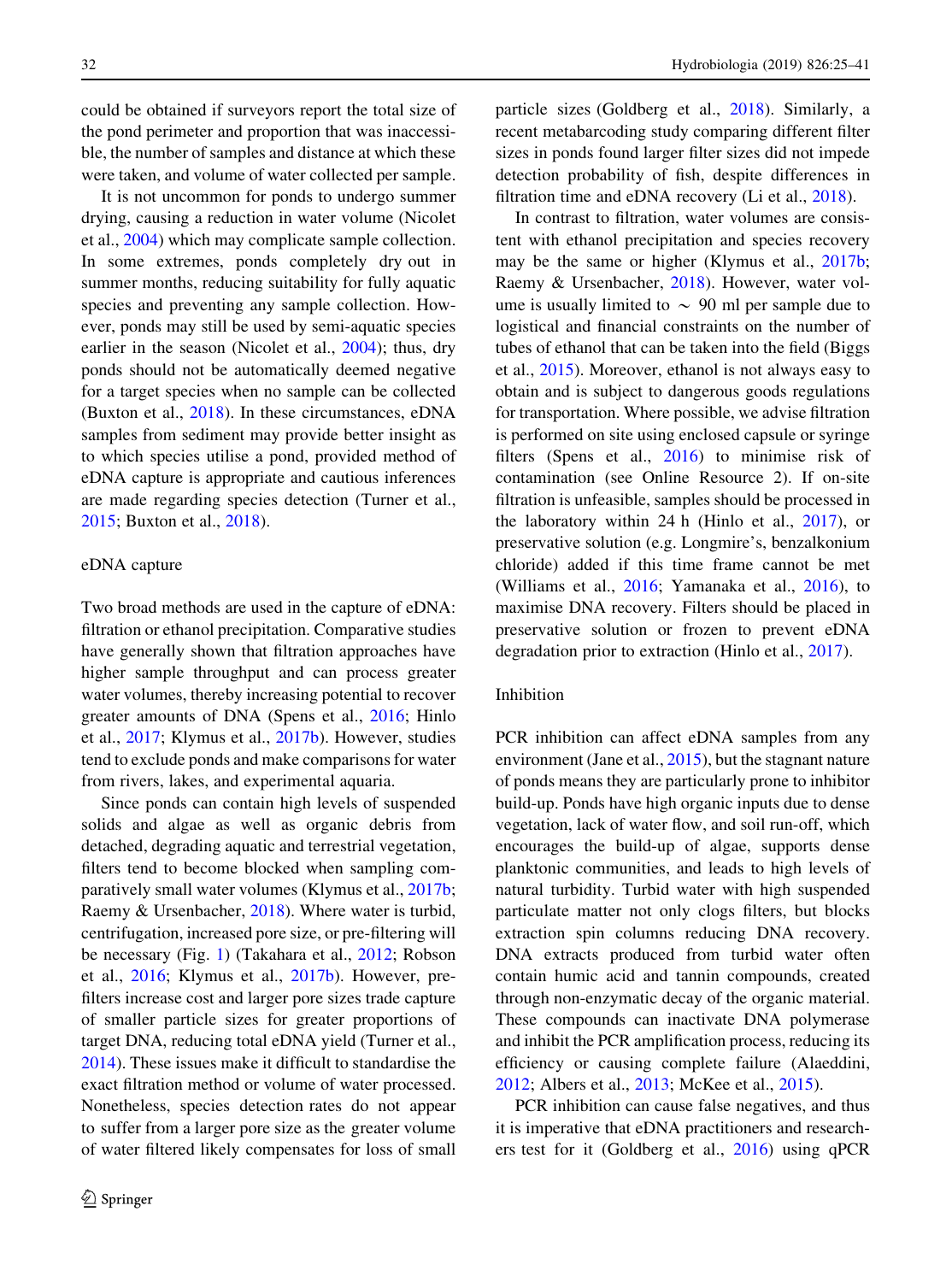amplification of Internal Positive Controls (IPCs, see Table [1\)](#page-2-0), such as Applied Biosystems<sup>TM</sup> TaqMan Exogenous Internal Positive Control Reagents (Fig. [1,](#page-5-0) IPC3), or by spiking reactions with control DNA that will not be found in the sample (Doi et al., [2017](#page-12-0)). The impact of inhibition can be minimised through optimisation of reagents, protocols, and thermocycling conditions (Alaeddini, [2012](#page-11-0); Jane et al., [2015;](#page-13-0) McKee et al., [2015](#page-14-0)). Some DNA extraction kits contain specific inhibitor removal steps that can be adapted for use with difficult (e.g. turbid, high algal content) pond eDNA samples (Buxton et al., [2018](#page-12-0); Sellers et al., [2018\)](#page-15-0), while stand-alone clean-up kits (e.g.  $Zymo^{\circledR}$  or  $Qiagen<sup>®</sup>$  can be effective when applied to inhibited samples after DNA extraction (McKee et al., [2015](#page-14-0); Williams et al., [2016](#page-16-0); Niemillar et al., [2017;](#page-14-0) Mosher et al., [2018\)](#page-14-0). Alternatively, addition of protein to PCR reactions (e.g. Bovine-serum albumen, BSA) can reduce inhibition (Albers et al., [2013\)](#page-12-0).

Diluting eDNA extracts (Biggs et al., [2015;](#page-12-0) McKee et al., [2015](#page-14-0)) or reducing PCR template (Takahara et al., [2015\)](#page-15-0) was previously recommended to overcome inhibition; however, we would not advise either approach. eDNA samples are characterised by low target DNA concentrations and dilution may ultimately reduce target DNA concentration below the limit of detection, causing false negatives despite diluting out inhibiting compounds (Buxton et al., [2017a](#page-12-0)). Use of droplet digital PCR (ddPCR, see Table [1\)](#page-2-0) may overcome the aforementioned limitations for detection and quantification, particularly in turbid waters containing high concentrations of PCR inhibitors. In ponds, ddPCR outperformed qPCR, especially at very low eDNA concentrations (Doi et al., [2015a](#page-12-0)), and may be more accurate for abundance or biomass estimation due to lower variability (Nathan et al., [2014](#page-14-0); Doi et al., [2015b\)](#page-12-0).

Finally, in addition to running equipment, extraction and amplification blanks, and identification of inhibition using IPCs (Rees et al., [2014b;](#page-14-0) Goldberg et al., [2016\)](#page-13-0), we recommend that quality control measures are taken to identify sample degradation and extraction efficiency (Fig. [1](#page-5-0), IPC1 and 2). A known amount of non-target DNA can be introduced as IPC1 into ethanol precipitation sample kits before they are taken into the field, or non-target DNA can be introduced into a preservative solution for filtered samples. IPC2 can be added before or during the first step of DNA extraction. In similar fashion to IPC3,

this sequence would be targeted during qPCR and failure to amplify, or amplification after more cycles than expected, would indicate sample degradation or low extraction efficiency. This will help improve confidence in negative results.

## Future perspectives

Rare and invasive species monitoring

Use of eDNA for presence–absence assessment of rare, threatened, or invasive species has been widely investigated since it was first identified as a major challenge in previous eDNA reviews (Rees et al., [2014b;](#page-14-0) Thomsen & Willerslev, [2015](#page-15-0)). eDNA analysis can complement conventional methods, act as an early warning system for invasive species (Goldberg et al., [2013;](#page-13-0) Piaggio et al., [2014;](#page-14-0) Smart et al., [2015](#page-15-0); Blackman et al., [2017\)](#page-12-0), and improve distribution mapping and occupancy modelling for rare species (Thomsen et al., [2012;](#page-15-0) Biggs et al., [2015](#page-12-0); Doi et al., [2017;](#page-12-0) Niemiller et al., [2017;](#page-14-0) Torresdal et al., [2017](#page-15-0)). This tool will continue to upscale rare and invasive species monitoring by enabling rapid and cost-efficient screening of multitudes of sites. However, substantial variation exists in design, validation, and application of species-specific assays, even for the same target species, e.g. invasive signal crayfish P. leniusculus (Agersnap et al., [2017](#page-11-0); Dunn et al., [2017](#page-13-0); Larson et al., [2017;](#page-14-0) Harper et al. [2018a;](#page-13-0) Mauvisseau et al., [2018](#page-14-0); Robinson et al., [2018](#page-15-0)). False positives and negatives remain pertinent issues in eDNA monitoring and intuitive counter-strategies are required for their mitigation. For purposes of eventual standardisation and consistency of eDNA research independent of target species or environment, researchers must ensure they familiarise themselves with existing guidelines for assay development, such as the Minimum Information for Publication of Quantitative Real-Time PCR Experiments (MIQE) guidelines (Bustin et al., [2009\)](#page-12-0) and the eDNA minimum reporting guidelines established by Goldberg et al. [\(2016](#page-13-0)).

Community composition and monitoring at the pondscape

Despite their biodiversity value, monitoring of ponds is problematic due to their high abundance and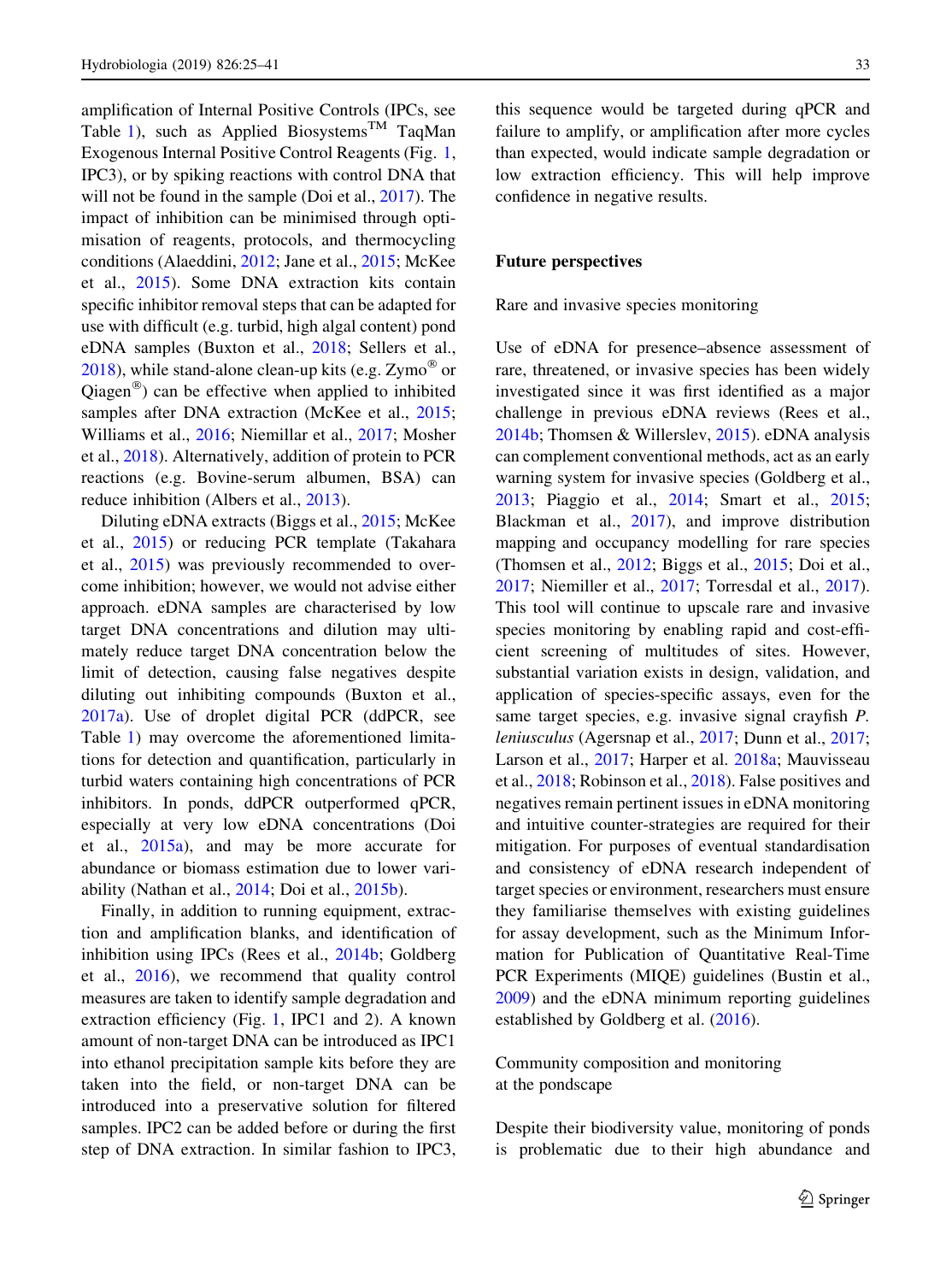limitations of available sampling tools which may not be representative of key biodiversity (Biggs et al., [2016;](#page-12-0) Hill et al., [2018](#page-13-0)). However, eDNA metabarcoding could enable pondscape conservation and management by providing species-level distribution data for entire communities (Harper et al., [2018c](#page-13-0)). eDNA metabarcoding has been successfully used in ponds to survey temperate and tropical amphibian communities (Valentini et al., [2016;](#page-15-0) Bálint et al., [2018\)](#page-12-0), fish assemblages (Valentini et al., [2016](#page-15-0); Evans et al., [2017\)](#page-13-0), and has strong capacity to detect semiaquatic and terrestrial species (Klymus et al., [2017b](#page-14-0); Ushio et al., [2017](#page-15-0), [2018b;](#page-15-0) Harper et al., [2018c](#page-13-0)).

In contrast to vertebrates, published eDNA metabarcoding studies on pond invertebrates are distinctly lacking despite strong interest in this sector. A small number of studies successfully detected a range of macroinvertebrate taxa from running water (Deiner et al., [2016;](#page-12-0) Blackman et al., [2017](#page-12-0); Klymus et al., [2017a](#page-14-0)) and lakes (Bista et al., [2017](#page-12-0)), but these taxa often comprise a low proportion of total sequence reads if generic primers are used (Deiner et al., [2016\)](#page-12-0). The standard barcode gene for which the most extensive reference databases exist, cytochrome c oxidase subunit I  $(COI, see Hebert et al., 2003)$  $(COI, see Hebert et al., 2003)$  $(COI, see Hebert et al., 2003)$ , appears to be problematic for eDNA metabarcoding. Often COI metabarcoding primers (e.g. Meusnier et al., [2008](#page-14-0); Zeale et al., [2011;](#page-16-0) Leray et al., [2013;](#page-14-0) Elbrecht & Leese, [2017\)](#page-13-0) do not recover all taxa (Elbrecht et al., [2016](#page-13-0)) or show substantial amplification bias towards nonmetazoan taxa, for instance, bacteria, fungi, and algae (Brandon-Mong et al., [2015\)](#page-12-0), even when carefully designed to be specific to a particular metazoan group (Elbrecht & Leese, [2017;](#page-13-0) Elbrecht et al., [2017\)](#page-13-0). This bias may be more pronounced in ponds containing high densities of phyto- and zooplankton. We recommend that practitioners and researchers employ multiple markers for invertebrate metabarcoding. For example, 16S ribosomal RNA displayed less amplification bias than COI for freshwater invertebrate bulk tissue samples, but reference sequence databases for the former are underdeveloped (Elbrecht et al., [2016](#page-13-0)). Practitioners and researchers should also focus on the development and application of more specific primers that target particular invertebrate orders or families to reduce amplification bias towards non-target taxa (e.g. Klymus et al., [2017a\)](#page-14-0).

Issues with the metabarcoding approach remain (see Deiner et al., [2017\)](#page-12-0), but species masking should be paid particular attention in ponds. Amplification of highly abundant human and domestic animal DNA in urban and agricultural ponds may prevent detection of wild species (Harper et al., [2018b\)](#page-13-0). However, blocking primers can prevent this amplification bias and have been implemented in eDNA metabarcoding research for investigation of mammal diversity from ancient permafrost (Boessenkool et al., [2012](#page-12-0)) and pond amphibian and fish communities (Valentini et al., [2016\)](#page-15-0). Metabarcoding has yet to be routinely implemented for monitoring ponds but holds enormous potential for community study. This tool has a number of applications which could improve our knowledge and understanding of pond biodiversity, such as species associations, multi-species distribution and individual pond occupancy, ecological networks, and biomonitoring (Deiner et al., [2017](#page-12-0); Elbrecht et al., [2017;](#page-13-0) Klymus et al., [2017b;](#page-14-0) Harper et al., [2018c](#page-13-0)).

## Estimation of abundance or biomass

Estimation of abundance or biomass of target species was previously identified as a major challenge in eDNA research (Rees et al., [2014b](#page-14-0); Lawson Handley, [2015;](#page-14-0) Thomsen & Willerslev, [2015](#page-15-0)). Accurate estimation may be most feasible in ponds as their small size may allow well-represented sampling versus large lakes or lotic environments. Some studies have achieved estimates of abundance/biomass from eDNA in ponds (Takahara et al., [2012](#page-15-0); Thomsen et al., [2012](#page-15-0); Biggs et al., [2015;](#page-12-0) Buxton et al., [2017b\)](#page-12-0), but others observed no link (Rees et al., [2014a](#page-14-0); Doi et al., [2017;](#page-12-0) Raemy & Ursenbacher, [2018](#page-14-0)). Similarly, semi-quantitative estimates have been made from metabarcoding for vertebrate eDNA (Evans et al., [2016;](#page-13-0) Hänfling et al., [2016](#page-13-0); Ushio et al., [2018a](#page-15-0)) and invertebrate DNA (Elbrecht & Leese, [2015](#page-13-0)), but whether these approaches can be applied in ponds and to invertebrate eDNA remain untested. Fully quantitative estimates may also be unrealistic due to potential species masking and amplification bias that occurs when degenerate primers are applied to highly diverse systems (Brandon-Mong et al., [2015](#page-12-0); Elbrecht et al., [2016;](#page-13-0) Deiner et al., [2017;](#page-12-0) Klymus et al., [2017b;](#page-14-0) Harper et al., [2018b\)](#page-13-0).

The relationship between eDNA concentration and abundance/biomass is highly variable in natural systems due to the influence of biotic and abiotic factors on release, persistence, and degradation of eDNA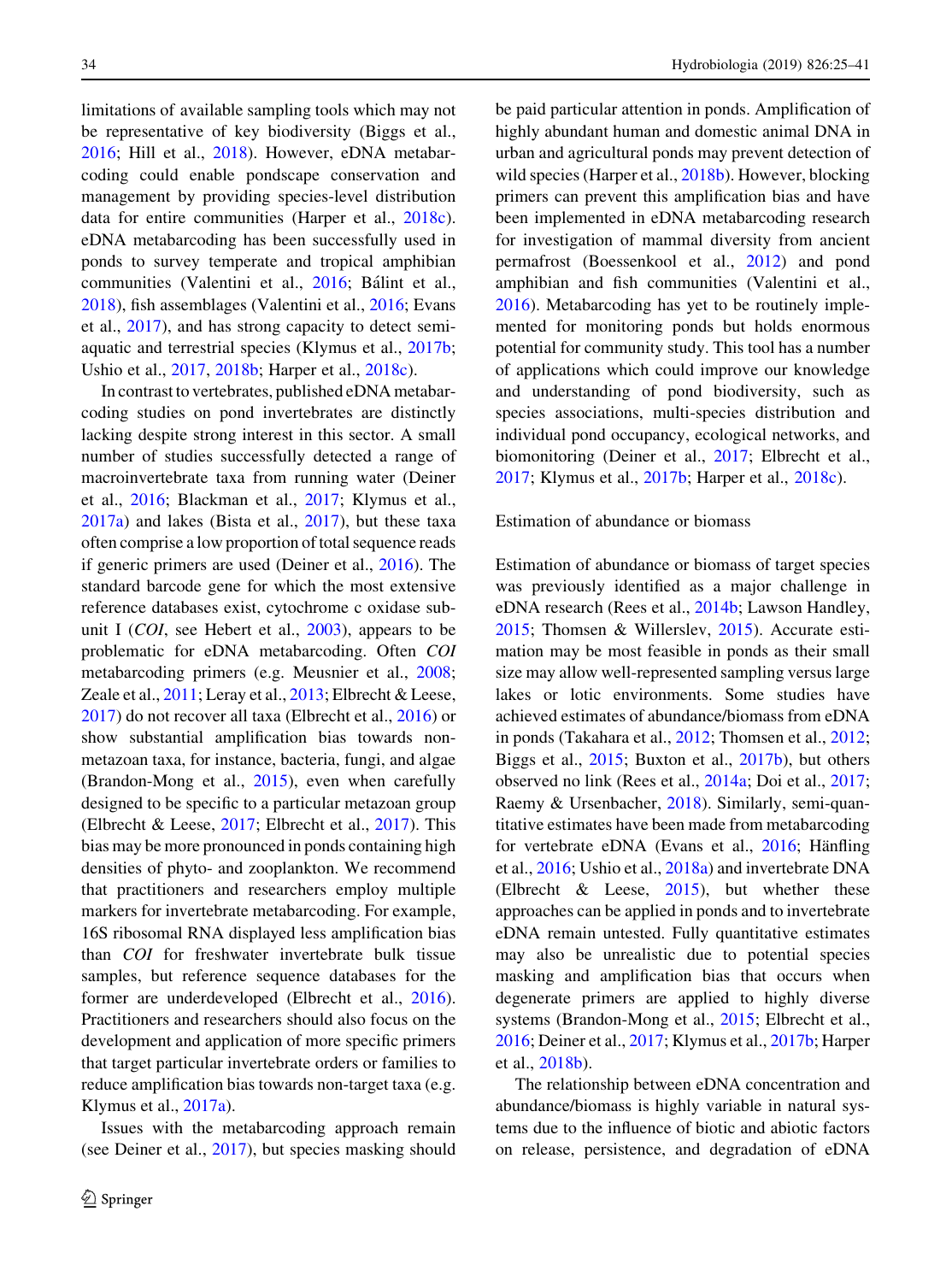(Strickler et al., [2015](#page-15-0); Buxton et al., [2017a](#page-12-0); Goldberg et al., [2018\)](#page-13-0). These factors may be especially influential in ponds, due to their physical and chemical heterogeneity and use by semi-aquatic and terrestrial wildlife. Life stage, behaviour, and seasonality of T. cristatus substantially affected eDNA concentration in ponds (Buxton et al., [2017b\)](#page-12-0). Relationships between biomass and eDNA concentration may only be observed during certain life cycle phases, e.g. egg production and spawning (Bylemans et al., [2017](#page-12-0); Dunn et al., [2017\)](#page-13-0). Abiotic factors alter rates of organismal eDNA degradation and release, and their effects may be exaggerated in ponds where environmental extremes are observed, e.g. hydroperiod, nutrient loading, pH, conductivity (De Meester et al., [2005;](#page-12-0) Goldberg et al., [2018\)](#page-13-0). Temperature (Takahara et al., [2012;](#page-15-0) Robson et al., [2016](#page-15-0); Buxton et al., [2017b](#page-12-0); Goldberg et al., [2018](#page-13-0)), pH (Goldberg et al., [2018\)](#page-13-0), and sediment type (Buxton et al., [2017a\)](#page-12-0) were all found to influence eDNA concentration of target species in ponds. Consequently, care must be taken when estimating abundance/biomass of pond species to ensure estimates are not confounded by under-representative sampling, inhibition, and biotic or abiotic variables. Pond eDNA monitoring will continue to benefit from further investigation into the role of organisms and environmental variables (e.g. UV, temperature, pH, anoxia) on eDNA release, persistence, degradation, and detection.

### Disease management

Detection and management of disease in freshwater environments is crucial to preventing spread and further infection. Crayfish plague Aphanomyces astaci (Schikora, 1906) and chytrid fungi Batrachochytrium dendrobatidis (Longcore et al., [1999\)](#page-14-0) and B. sala-mandrivorans (Martel et al., [2013\)](#page-14-0) pose major threats to pond biodiversity. Chytrid fungi have decimated amphibian populations and contributed to global decline and extinction risk of species (Walker et al., [2007;](#page-15-0) Mosher et al., [2018](#page-14-0)). Microscopy or molecular techniques were once used to detect zoosporangium in host individuals but swabs were required from the host's skin or mouth (Mosher et al., [2018\)](#page-14-0). eDNA presented an alternative avenue of diagnosis: water is sampled and filtered, followed by detection of chytrid zoospores using qPCR (Walker et al., [2007;](#page-15-0) Schmidt et al., [2013](#page-15-0); Mosher et al., [2018\)](#page-14-0). A similar procedure

was developed to detect crayfish plague spores, carried by invasive North American crayfish but lethal to European crayfish species (Strand et al., [2014](#page-15-0)), and has since been multiplexed to allow simultaneous qPCR detection of host, vector, and pathogen using eDNA (Robinson et al., [2018](#page-15-0)). eDNA metabarcoding may be the next logical step to screen for multiple freshwater diseases that threaten biodiversity, or to monitor host, threatened species, and pathogens simultaneously. Microbiome research is another field that has been pivotal to understanding chytrid fungus resistance and immunity in amphibian species, and cure development. Obtaining microbiome data has been dependent on whole body or ventral swabbing, but eDNA metabarcoding of bacterial communities may be an option where tissue samples are not available.

## From research to practice

A broad group of stakeholders are invested in eDNA and ponds outside of academia. This group includes commercial ventures, who provide ecological and laboratory services to developers and the building industry; industries (e.g. utility companies) who manage large amounts of land and are responsible for its management/exploitation; government departments and agencies who are responsible for monitoring environmental quality (e.g. Environment Agency, Natural England, Scottish Natural Heritage, United States Fish and Wildlife Service); and end users, which include conservation organisations, the development industry, government departments, and quangos. These end users have identified immediate and long-term priorities for DNA-based environmental monitoring and assessment (DNA End User Group, [2017\)](#page-12-0). They seek methodological advances within eDNA that will allow assessment of ecosystem predictors and/or stressors, and feed into routine biodiversity assessment, monitoring, and other statutory responsibilities. Beyond determining current range, distribution, and response of species to conservation interventions, these advances may include ecological responses to eutrophication and other chemical inputs, spread of invasive species, and range pressures, such as climate change and environmental impact assessment. All of these goals are pertinent to pond conservation and management (pers. comm. UK DNA Working Group).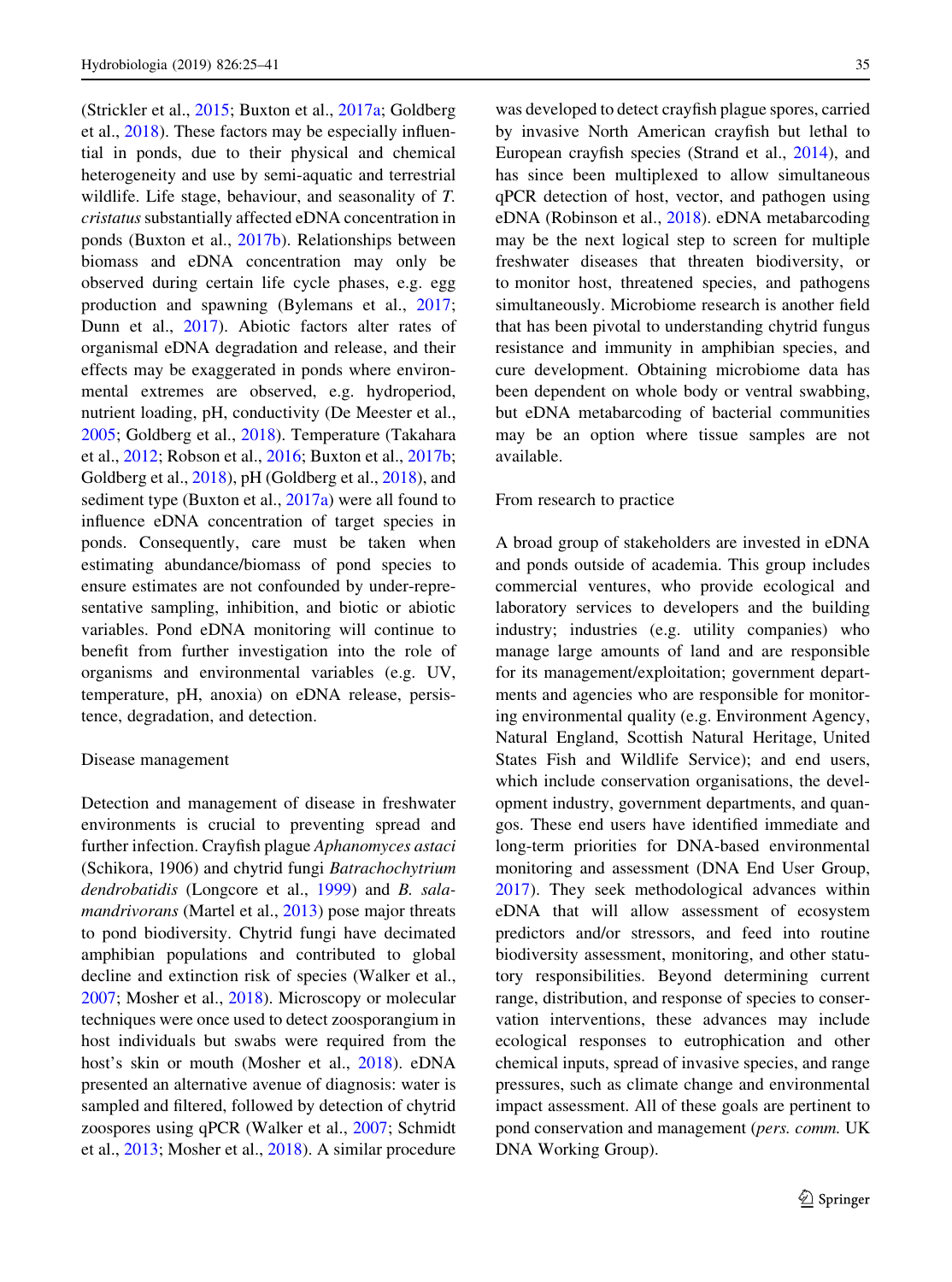<span id="page-11-0"></span>In the UK, ponds are now a "Priority Habitat" which may increase incentive for their routine monitoring (JNCC & Defra, [2012](#page-13-0); Hill et al., [2018\)](#page-13-0). Here, eDNA surveys are being adopted to aid pond conservation and steadily incorporated into policy, for example, T. cristatus (Biggs et al., [2014\)](#page-12-0). eDNA results are being used to model T. cristatus distribution and inform new Natural England strategic licensing policies that will provide landscape-level species protection, as opposed to site-by-site survey and mitigation which has done little to improve T. cristatus conservation status (Lewis et al., [2016](#page-14-0)). This policy shift offers a more unified approach to T. cristatus conservation, and pilot projects testing these reforms are underway (see Woking Borough Council report, [2016\)](#page-16-0). eDNA surveys underpinning strategic licensing will provide critical baseline distribution data for T. cristatus throughout England, and radically improve understanding of the conservation status of this species.

## **Conclusions**

eDNA analysis is starting to change the way we design and implement biodiversity monitoring programmes and has opened up new possibilities for the future. This tool holds particular promise in ponds for monitoring biodiversity, testing hypotheses, and understanding eDNA, but there are a number of challenges specific to these environments, in conjunction with those faced by all freshwater habitats. These challenges must be overcome to achieve accurate, standardised tools that can be routinely and reproducibly implemented. At present, there is no consensus on how much water, and how many samples should be taken from an individual pond to achieve representative samples from water that is patchy horizontally, vertically, and temporally. Further investigation is required to determine the number of samples needed to achieve a set detection probability for a target species, or representative community composition. Similarly, methods of eDNA capture diverge widely in ponds between filtration (various pore sizes and filter types) and ethanol precipitation. Evidence suggests that pond water samples should be processed by filtration, but intuitive strategies are needed to prevent clogging. All captured and extracted DNA requires PCR amplification, whether PCR, qPCR, or ddPCR, but PCR inhibition

remains a pressing issue in pond eDNA monitoring. It is therefore crucial that researchers and practitioners test for and report steps taken to prevent inhibition of the amplification process. A broad standardisation of eDNA workflows (with flexibility depending on sample type and downstream application) will ensure more robust, comparable, and ecologically meaningful data to guide effective management and conservation of pond biodiversity, without stifling innovation or development. This process has begun in Europe with the establishment of DNAqua-net: a network of researchers and end users invested in the development of gold-standard molecular tools and indices for biodiversity assessment and biomonitoring of water bodies. DNAqua-net is composed of five working groups that contribute to these overarching goals: DNA Barcode References, Biotic Indices and Metrics, Field and Lab Protocols, Data Analysis and Storage, Implementation Strategy and Legal Issues (Leese et al., [2016\)](#page-14-0). We are now beginning to see outputs from the DNAqua-net working groups (Hering et al., [2018;](#page-13-0) <http://dnaqua.net/publications/>) that will guide standardisation and improve molecular monitoring of European freshwater ecosystems.

Open Access This article is distributed under the terms of the Creative Commons Attribution 4.0 International License ([http://](http://creativecommons.org/licenses/by/4.0/) [creativecommons.org/licenses/by/4.0/\)](http://creativecommons.org/licenses/by/4.0/), which permits unrestricted use, distribution, and reproduction in any medium, provided you give appropriate credit to the original author(s) and the source, provide a link to the Creative Commons license, and indicate if changes were made.

Author contributions LRH and ASB conceived the review and organised the stakeholder workshop held in 2017 to discuss opportunities and challenges of eDNA monitoring in ponds. LRH, ASB, HCR, KB, DH, HVW, and GB attended the workshop which was hosted by DSR at Centre for Ecology and Hydrology, Wallingford. LRH and ASB wrote the manuscript, which all authors revised.

#### References

- Agersnap, S., W. B. Larsen, S. W. Knudsen, D. Strand, P. F. Thomsen, M. Hesselsøe, P. B. Mortensen, T. Vrålstad & P. R. Møller, 2017. Monitoring of noble, signal and narrow-clawed crayfish using environmental DNA from freshwater samples. PLoS ONE 12: e0179261.
- Alaeddini, R., 2012. Forensic implications of PCR inhibition—a review. Forensic Science International: Genetics 6: 297–305.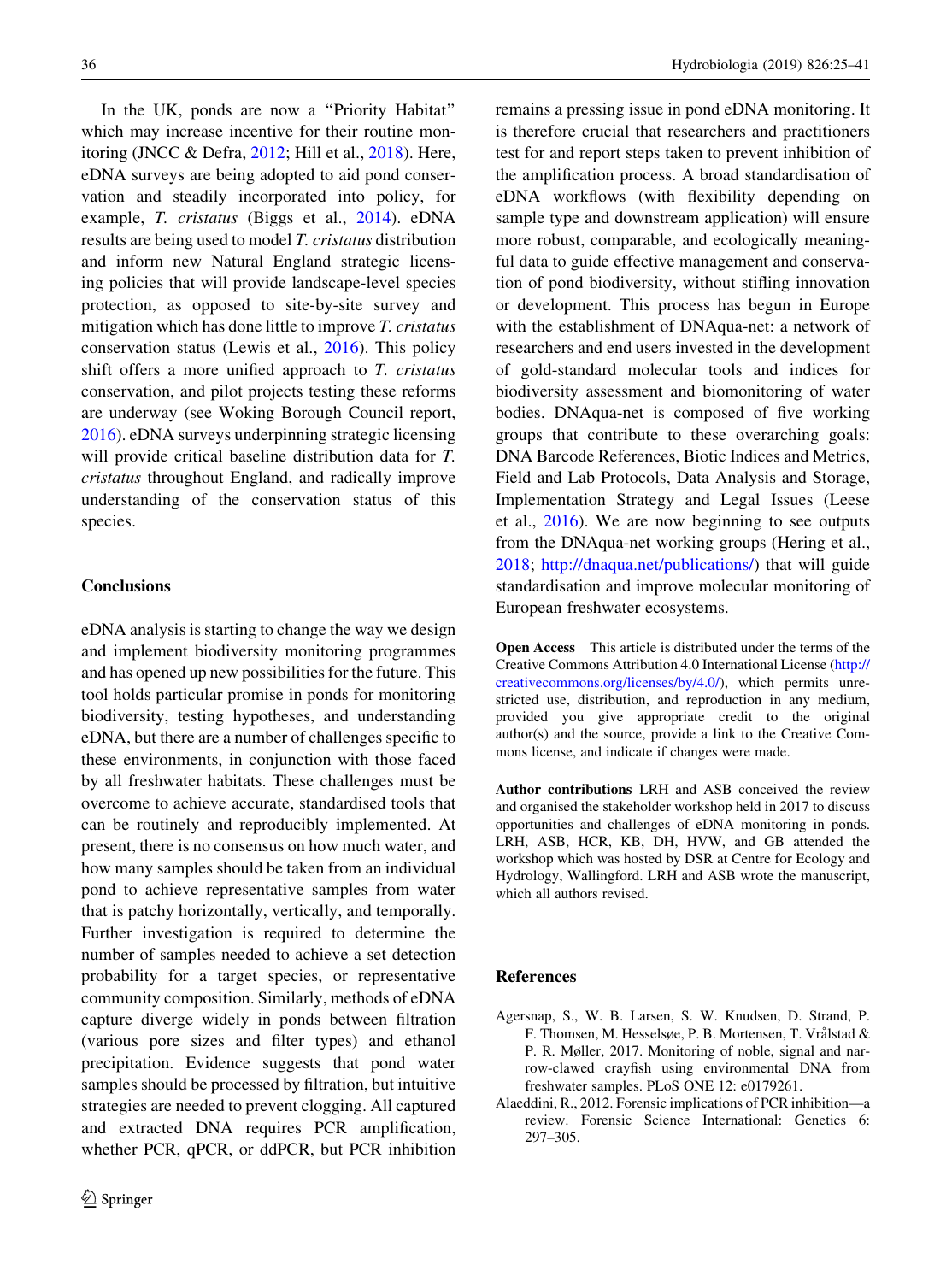- <span id="page-12-0"></span>Albers, C. N., A. Jensen, J. Bælum & C. S. Jacobsen, 2013. Inhibition of DNA polymerases used in Q-PCR by structurally different soil-derived humic substances. Geomicrobiology Journal 30: 675–681.
- Alderton, E., C. D. Sayer, R. Davies, S. J. Lambert & J. C. Axmacher, 2017. Buried alive: aquatic plants survive in ''ghost ponds'' under agricultural fields. Biological Conservation 212: 105–110.
- Bálint, M., C. Nowak, O. Márton, S. U. Pauls, C. Wittwer, J. L. Aramayo, A. Schulze, T. Chambert, B. Cocchiararo & M. Jansen, 2018. Accuracy, limitations and cost efficiency of eDNA-based community survey in tropical frogs. Molecular Ecology Resources. [https://doi.org/10.1111/](https://doi.org/10.1111/1755-0998.12934) [1755-0998.12934](https://doi.org/10.1111/1755-0998.12934)
- Barnes, M. A. & C. R. Turner, 2015. The ecology of environmental DNA and implications for conservation genetics. Conservation Genetics 17: 1–17.
- Biggs, J., N. Ewald, A. Valentini, C. Gaboriaud, & R. A. Griffiths, 2014. Analytical and Methodological Development for Improved Surveillance of the Great Crested Newt. Defra Project WC1067.
- Biggs, J., N. Ewald, A. Valentini, C. Gaboriaud, T. Dejean, R. A. Griffiths, J. Foster, J. W. Wilkinson, A. Arnell, P. Brotherton, P. Williams & F. Dunn, 2015. Using eDNA to develop a national citizen science-based monitoring programme for the great crested newt (Triturus cristatus). Biological Conservation 183: 19–28.
- Biggs, J., S. von Fumetti & M. Kelly-Quinn, 2016. The importance of small waterbodies for biodiversity and ecosystem services: implications for policy makers. Hydrobiologia 793: 3–39.
- Bista, I., G. R. Carvalho, K. Walsh, M. Seymour, M. Hajibabaei, D. Lallias, M. Christmas & S. Creer, 2017. Annual timeseries analysis of aqueous eDNA reveals ecologically relevant dynamics of lake ecosystem biodiversity. Nature Communications 8: 14087.
- Blackman, R. C., D. Constable, C. Hahn, A. M. Sheard, J. Durkota, B. Hänfling & L. L. Handley, 2017. Detection of a new non-native freshwater species by DNA metabarcoding of environmental samples—first record of Gammarus fossarum in the UK. Aquatic Invasions 12: 177–189.
- Boessenkool, S., L. S. Epp, J. Haile, E. Bellemain, M. Edwards, E. Coissac, E. Willerslev, C. Brochmann, 2012. Blocking human contaminant DNA during PCR allows amplification of rare mammal species from sedimentary ancient DNA. Molecular Ecology 21: 1806–1815.
- Brandon-Mong, G.-J., H.-M. Gan, K.-W. Sing, P.-S. Lee, P.-E. Lim & J.-J. Wilson, 2015. DNA metabarcoding of insects and allies: an evaluation of primers and pipelines. Bulletin of Entomological Research 105: 717–727.
- Briers, R. A. & J. Biggs, 2005. Spatial patterns in pond invertebrate communities: separating environmental and distance effects. Aquatic Conservation: Marine and Freshwater Ecosystems 15: 549–557.
- Bustin, S. A., V. Benes, J. A. Garson, J. Hellemans, J. Huggett, M. Kubista, R. Mueller, T. Nolan, M. W. Pfaffl, G. L. Shipley, J. Vandesompele & C. T. Wittwer, 2009. The MIQE guidelines: minimum information for publication of quantitative real-time PCR experiments. Clinical Chemistry 55: 611–622.
- Buxton, A. S., J. J. Groombridge & R. A. Griffiths, 2017a. Is the detection of aquatic environmental DNA influenced by
- substrate type? PLoS ONE 12: e0183371. Buxton, A. S., J. J. Groombridge, N. B. Zakaria & R. A. Griffiths, 2017b. Seasonal variation in environmental DNA in relation to population size and environmental factors. Scientific Reports 7: 46294.
- Buxton, A. S., J. J. Groombridge & R. A. Griffiths, 2018. Seasonal variation in environmental DNA detection in sediment and water samples. PLoS ONE 13: e0191737.
- Bylemans, J., E. M. Furlan, C. M. Hardy, P. McGuffie, M. Lintermans & D. M. Gleeson, 2017. An environmental DNA-based method for monitoring spawning activity: a case study, using the endangered Macquarie perch (Macquaria australasica). Methods in Ecology and Evolution 8: 646–655.
- Céréghino, R., J. Biggs, B. Oertli & S. Declerck, 2008. The ecology of European ponds: defining the characteristics of a neglected freshwater habitat. Hydrobiologia 597: 1–6.
- Davies, B., J. Biggs, P. Williams, M. Whitfield, P. Nicolet, D. Sear, S. Bray & S. Maund, 2008. Comparative biodiversity of aquatic habitats in the European agricultural landscape. Agriculture, Ecosystems & Environment 125: 1–8.
- Deiner, K., H. M. Bik, E. Mächler, M. Seymour, A. Lacoursière-Roussel, F. Altermatt, S. Creer, I. Bista, D. M. Lodge, N. de Vere, M. E. Pfrender & L. Bernatchez, 2017. Environmental DNA metabarcoding: transforming how we survey animal and plant communities. Molecular Ecology 26: 5872–5895.
- Deiner, K., E. A. Fronhofer, E. Mächler, J.-C. Walser & F. Altermatt, 2016. Environmental DNA reveals that rivers are conveyer belts of biodiversity information. Nature Communications 7: 12544.
- De Meester, L., S. Declerck, R. Stoks, G. Louette, F. Van De Meutter, T. De Bie, E. Michels & L. Brendonck, 2005. Ponds and pools as model systems in conservation biology, ecology and evolutionary biology. Aquatic Conservation: Marine and Freshwater Ecosystems 15: 715–725.
- de Souza, L. S., J. C. Godwin, M. A. Renshaw & E. Larson, 2016. Environmental DNA (eDNA) detection probability is influenced by seasonal activity of organisms. PLoS ONE 11: e0165273.
- DNA End User Group, 2017. DNA End User Group DNA based method development interests. Accessed on 10th January 2018.
- Doi, H., T. Takahara, T. Minamoto, S. Matsuhashi, K. Uchii & H. Yamanaka, 2015a. Droplet digital polymerase chain reaction (PCR) outperforms real-time PCR in the detection of environmental DNA from an invasive fish species. Environmental Science & Technology 49: 5601–5608.
- Doi, H., K. Uchii, T. Takahara, S. Matsuhashi, H. Yamanaka & T. Minamoto, 2015b. Use of droplet digital PCR for estimation of fish abundance and biomass in environmental DNA surveys. PLoS ONE 10: e0122763.
- Doi, H., I. Katano, Y. Sakata, R. Souma, T. Kosuge, M. Nagano, K. Ikeda, K. Yano & K. Tojo, 2017. Detection of an endangered aquatic heteropteran using environmental DNA in a wetland ecosystem. Royal Society Open Science 4: 170568.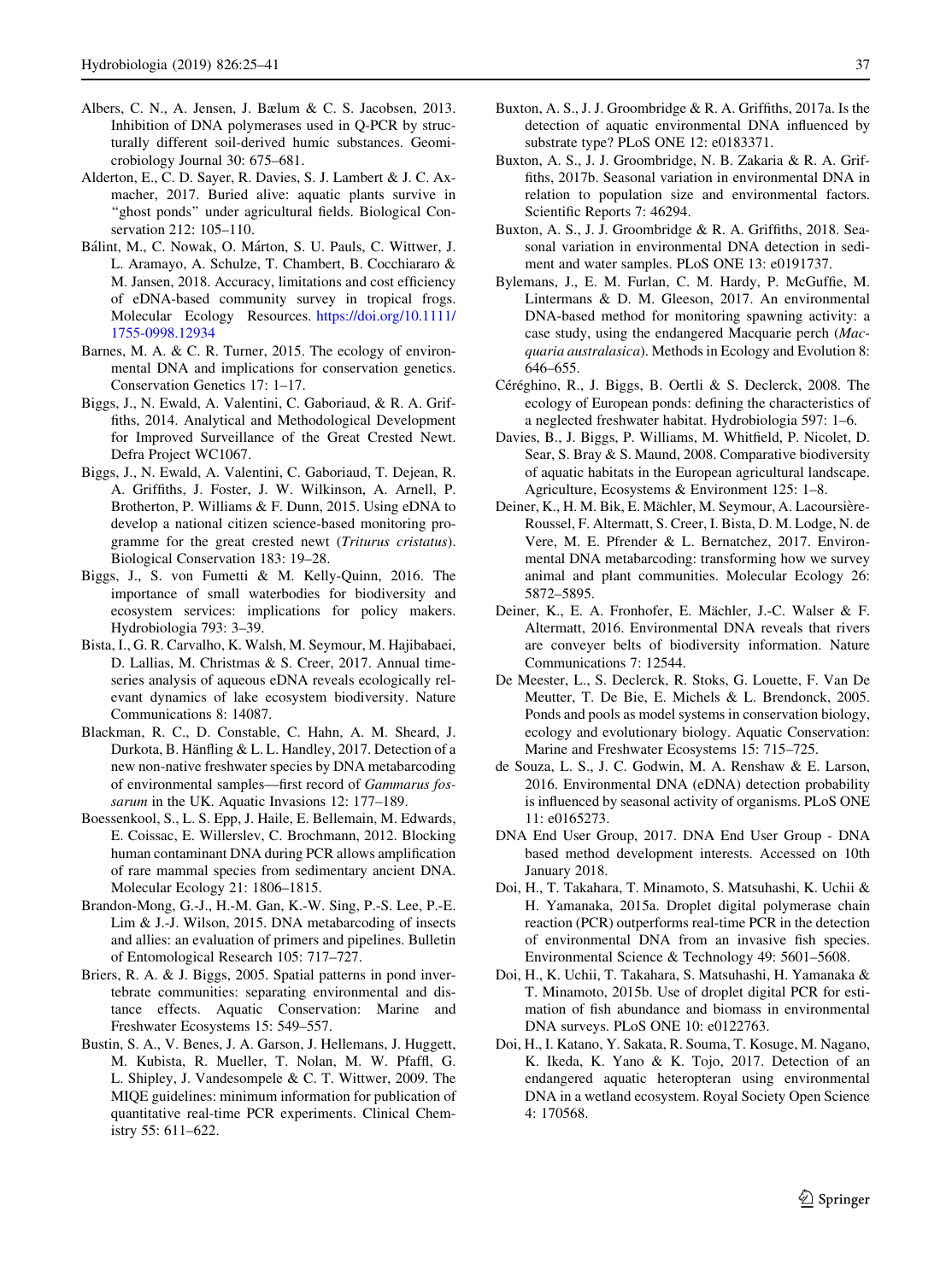- <span id="page-13-0"></span>Downing, J. A., Y. T. Prairie, J. J. Cole, C. M. Duarte, L. J. Tranvik, R. G. Striegl, W. H. McDowell, P. Kortelainen, N. F. Caraco, J. M. Melack & J. J. Middelburg, 2006. The global abundance and size distribution of lakes, ponds, and impoundments. Limnology and Oceanography 51: 2388–2397.
- Dunker, K. J., A. J. Sepulveda, R. L. Massengill, J. B. Olsen, O. L. Russ, J. K. Wenburg & A. Antonovich, 2016. Potential of environmental DNA to evaluate Northern Pike (Esox lucius) eradication efforts: an experimental test and case study. PLoS ONE 11: e0162277.
- Dunn, N., V. Priestley, A. Herraiz, R. Arnold & V. Savolainen, 2017. Behavior and season affect crayfish detection and density inference using environmental DNA. Ecology and Evolution 7: 7777–7785.
- Eichmiller, J. J., P. G. Bajer & P. W. Sorensen, 2014. The relationship between the distribution of common carp and their environmental DNA in a small lake. PLoS ONE 9: e112611.
- Elbrecht, V. & F. Leese, 2015. Can DNA-based ecosystem assessments quantify species abundance? Testing primer bias and biomass—sequence relationships with an innovative metabarcoding protocol. PLoS ONE 10: e0130324.
- Elbrecht, V. & F. Leese, 2017. Validation and development of COI metabarcoding primers for freshwater macroinvertebrate bioassessment. Frontiers in Environmental Science 5: 1–11.
- Elbrecht, V., P. Taberlet, T. Dejean, A. Valentini, P. Usseglio-Polatera, J.-N. Beisel, E. Coissac, F. Boyer & F. Leese, 2016. Testing the potential of a ribosomal 16S marker for DNA metabarcoding of insects. PeerJ 4: e1966.
- Elbrecht, V., E. E. Vamos, K. Meissner, J. Aroviita & F. Leese, 2017. Assessing strengths and weaknesses of DNA metabarcoding-based macroinvertebrate identification for routine stream monitoring. Methods in Ecology and Evolution 8: 1265–1275.
- Emson, D., C. D. Sayer, H. Bennion, I. R. Patmore & P. Rioual, 2017. Mission possible: diatoms can be used to infer past duckweed (lemnoid Araceae) dominance in ponds. Journal of Paleolimnology 60: 209–221.
- Evans, N. T., B. P. Olds, M. A. Renshaw, C. R. Turner, Y. Li, C. L. Jerde, A. R. Mahon, M. E. Pfrender, G. A. Lamberti & D. M. Lodge, 2016. Quantification of mesocosm fish and amphibian species diversity via environmental DNA metabarcoding. Molecular Ecology Resources 16: 29–41.
- Evans, N. T., Y. Li, M. A. Renshaw, B. P. Olds, K. Deiner, C. R. Turner, C. L. Jerde, D. M. Lodge, G. A. Lamberti & M. E. Pfrender, 2017. Fish community assessment with eDNA metabarcoding: effects of sampling design and bioinformatic filtering. Canadian Journal of Fisheries and Aquatic Sciences 74: 1362–1374.
- Ficetola, G. F., C. Miaud, F. Pompanon & P. Taberlet, 2008. Species detection using environmental DNA from water samples. Biology Letters 4: 423–425.
- Goldberg, C. S., A. Sepulveda, A. Ray, J. Baumgardt & L. P. Waits, 2013. Environmental DNA as a new method for early detection of New Zealand mudsnails (Potamopyrgus antipodarum). Freshwater Science 32: 792–800.
- Goldberg, C. S., C. R. Turner, K. Deiner, K. E. Klymus, P. F. Thomsen, M. A. Murphy, S. F. Spear, A. McKee, S. J. Oyler-McCance, R. S. Cornman, M. B. Laramie, A.

R. Mahon, R. F. Lance, D. S. Pilliod, K. M. Strickler, L. P. Waits, A. K. Fremier, T. Takahara, J. E. Herder & P. Taberlet, 2016. Critical considerations for the application of environmental DNA methods to detect aquatic species. Methods in Ecology and Evolution 7: 1299–1307.

- Goldberg, C. S., K. M. Strickler & A. K. Fremier, 2018. Degradation and dispersion limit environmental DNA detection of rare amphibians in wetlands: increasing efficacy of sampling designs. Science of the Total Environment 633: 695–703.
- Hänfling, B., L. Lawson Handley, D. S. Read, C. Hahn, J. Li, P. Nichols, R. C. Blackman, A. Oliver & I. J. Winfield, 2016. Environmental DNA metabarcoding of lake fish communities reflects long-term data from established survey methods. Molecular Ecology 25: 3101–3119.
- Harper, K. J., N. Patrick Anucha, J. F. Turnbull, C. W. Bean & M. J. Leaver, 2018a. Searching for a signal: environmental DNA (eDNA) for the detection of invasive signal crayfish, Pacifastacus leniusculus (Dana, 1852). Management of Biological Invasions 9: 137–148.
- Harper, L. R., L. Lawson Handley, C. Hahn, N. Boonham, H. C. Rees, K. C. Gough, E. Lewis, I. P. Adams, P. Brotherton, S. Phillips & B. Hänfling, 2018b. Needle in a haystack? A comparison of eDNA metabarcoding and targeted qPCR for detection of the great crested newt (Triturus cristatus). Ecology and Evolution 8: 6330–6341.
- Harper, L. R., L. Lawson Handley, C. Hahn, N. Boonham, H. C. Rees, E. Lewis, I. P. Adams, P. Brotherton, S. Phillips & B. Hänfling, 2018c. Ground-truthing environmental DNA metabarcoding for ecological hypothesis testing at the pondscape. bioRxiv. [https://doi.org/10.1101/278309.](https://doi.org/10.1101/278309)
- Hebert, P. D. N., A. Cywinska, S. L. Ball & J. R. deWaard, 2003. Biological identifications through DNA barcodes. Proceedings of the Royal Society of London B: Biological Sciences 270: 313–321.
- Hering, D., A. Borja, J. I. Jones, D. Pont, P. Boets, A. Bouchez, K. Bruce, S. Drakare, B. Hänfling, M. Kahlert, F. Leese, K. Meissner, P. Mergen, Y. Reyjol, P. Segurado, A. Vogler & M. Kelly, 2018. Implementation options for DNA-based identification into ecological status assessment under the European Water Framework Directive. Water Research 138: 192–205.
- Hill, M. J., C. Hassall, B. Oertli, L. Fahrig, B. J. Robson, J. Biggs, M. J. Samways, N. Usio, N. Takamura, J. Krishnaswamy & P. J. Wood, 2018. New policy directions for global pond conservation. Conservation Letters 142: e12447.
- Hinlo, R., D. Gleeson, M. Lintermans & E. Furlan, 2017. Methods to maximise recovery of environmental DNA from water samples. PLoS ONE 12: e0179251.
- Jane, S. F., T. M. Wilcox, K. S. McKelvey, M. K. Young, M. K. Schwartz, W. H. Lowe, B. H. Letcher & A. R. Whiteley, 2015. Distance, flow and PCR inhibition: eDNA dynamics in two headwater streams. Molecular Ecology Resources 15: 216–227.
- JNCC, & Defra, 2012. UK post-2010 biodiversity framework. Joint Nature Conservation Committee, Peterborough. Accessed on 10th January 2018. [http://jncc.defra.gov.uk/](http://jncc.defra.gov.uk/page-6189) [page-6189.](http://jncc.defra.gov.uk/page-6189)
- Kazanjian, G., S. Flury, K. Attermeyer, T. Kalettka, A. Kleeberg, K. Premke, J. Köhler & S. Hilt, 2018. Primary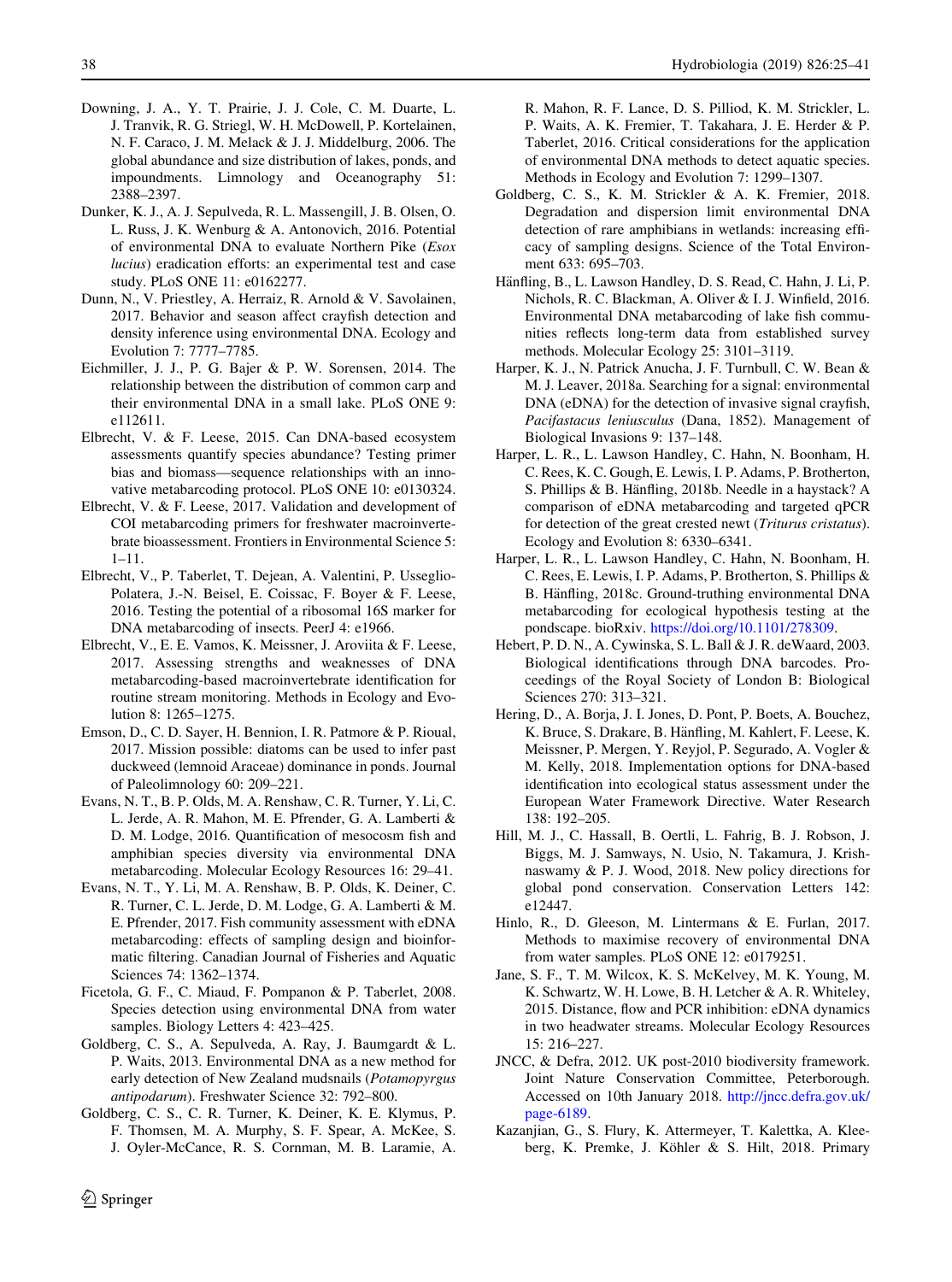<span id="page-14-0"></span>production in nutrient-rich kettle holes and consequences for nutrient and carbon cycling. Hydrobiologia 806: 77–93.

- Klymus, K. E., N. T. Marshall & C. A. Stepien, 2017a. Environmental DNA (eDNA) metabarcoding assays to detect invasive invertebrate species in the Great Lakes. PLoS ONE 12: e0177643.
- Klymus, K. E., C. A. Richter, N. Thompson & J. E. Hinck, 2017b. Metabarcoding of environmental DNA samples to explore the use of uranium mine containment ponds as a water source for wildlife. Diversity 9: 54.
- Larson, E. R., M. A. Renshaw, C. A. Gantz, J. Umek, S. Chandra, D. M. Lodge & S. P. Egan, 2017. Environmental DNA (eDNA) detects the invasive crayfishes Orconectes rusticus and Pacifastacus leniusculus in large lakes of North America. Hydrobiologia 800: 173–185.
- Lawson Handley, L., 2015. How will the ''molecular revolution'' contribute to biological recording? Biological Journal of the Linnean Society 115: 750–766.
- Leese, F., F. Altermatt, A. Bouchez, T. Ekrem, D. Hering, K. Meissner, P. Mergen, J. Pawlowski, J. Piggott, F. Rimet, D. Steinke, P. Taberlet, A. Weigand, K. Abarenkov, P. Beja, L. Bervoets, S. Björnsdóttir, P. Boets, A. Boggero, A. Bones, A. Borja, K. Bruce, V. Bursić, J. Carlsson, F. Ciampor, Z. Ciamporová-Zatovičová, E. Coissac, F. Costa, M. Costache, S. Creer, Z. Csabai, K. Deiner, A. DelValls, S. Drakare, S. Duarte, T. Eleršek, S. Fazi, C. Fišer, J.-F. Flot, V. Fonseca, D. Fontaneto, M. Grabowski, W. Graf, J. Guðbrandsson, M. Hellström, Y. Hershkovitz, P. Hollingsworth, B. Japoshvili, J. Jones, M. Kahlert, B. Kalamujic Stroil, P. Kasapidis, M. Kelly, M. Kelly-Quinn, E. Keskin, U. Kõljalg, Z. Ljubešić, I. Maček, E. Mächler, A. Mahon, M. Marečková, M. Mejdandzic, G. Mircheva, M. Montagna, C. Moritz, V. Mulk, A. Naumoski, I. Navodaru, J. Padisák, S. Pálsson, K. Panksep, L. Penev, A. Petrusek, M. Pfannkuchen, C. Primmer, B. Rinkevich, A. Rotter, A. Schmidt-Kloiber, P. Segurado, A. Speksnijder, P. Stoev, M. Strand, S. Šulčius, P. Sundberg, M. Traugott, C. Tsigenopoulos, X. Turon, A. Valentini, B. van der Hoorn, G. Várbíró, M. Vasquez Hadjilyra, J. Viguri, I. Vitonyte, A. Vogler, T. Vrålstad, W. Wägele, R. Wenne, A. Winding, G. Woodward, B. Zegura & J. Zimmermann, 2016. DNAqua-Net: developing new genetic tools for bioassessment and monitoring of aquatic ecosystems in Europe. Research Ideas and Outcomes 2: e11321.
- Leray, M., J. Y. Yang, C. P. Meyer, S. C. Mills, N. Agudelo, V. Ranwez, J. T. Boehm & R. J. Machida, 2013. A new versatile primer set targeting a short fragment of the mitochondrial COI region for metabarcoding metazoan diversity: application for characterizing coral reef fish gut contents. Frontiers in Zoology 10: 34.
- Lewis, B., R. A. Griffiths & J. W. Wilkinson, 2016. Population status of great crested newts (Triturus cristatus) at sites subjected to development mitigation. The Herpetological Journal 27: 133–142.
- Li, J., L. Lawson Handley, D. S. Read & B. Hänfling, 2018. The effect of filtration method on the efficiency of environmental DNA capture and quantification via metabarcoding. Molecular Ecology Resources 18: 1102–1114.
- Longcore, J. E., A. P. Pessier & D. K. Nichols, 1999. Batrachochytrium Dendrobatidis gen. et sp. nov., a chytrid pathogenic to amphibians. Mycologia 91: 219–227.
- 
- Martel, A., A. Spitzen-van der Sluijs, M. Blooi, W. Bert, R. Ducatelle, M. C. Fisher, A. Woeltjes, W. Bosman, K. Chiers, F. Bossuyt & F. Pasmans, 2013. Batrachochytrium salamandrivorans sp. nov. causes lethal chytridiomycosis in amphibians. Proceedings of the National Academy of Sciences of the United States of America 110: 15325–15329.
- Mauvisseau, Q., A. Coignet, C. Delaunay, F. Pinet, D. Bouchon & C. Souty-Grosset, 2018. Environmental DNA as an efficient tool for detecting invasive crayfishes in freshwater ponds. Hydrobiologia 805: 163–175.
- McKee, A. M., S. F. Spear & T. W. Pierson, 2015. The effect of dilution and the use of a post-extraction nucleic acid purification column on the accuracy, precision, and inhibition of environmental DNA samples. Biological Conservation 183: 70–76.
- Meusnier, I., G. A. C. Singer, J.-F. Landry, D. A. Hickey, P. D. N. Hebert & M. Hajibabaei, 2008. A universal DNA mini-barcode for biodiversity analysis. BMC genomics 9: 214.
- Mosher, B. A., K. P. Huyvaert & L. L. Bailey, 2018. Beyond the swab: ecosystem sampling to understand the persistence of an amphibian pathogen. Oecologia 188: 319–330.
- Nathan, L. M., M. Simmons, B. J. Wegleitner, C. L. Jerde & A. R. Mahon, 2014. Quantifying environmental DNA signals for aquatic invasive species across multiple detection platforms. Environmental Science & Technology 48: 12800–12806.
- Nicolet, P., J. Biggs, G. Fox, M. J. Hodson, C. Reynolds, M. Whitfield & P. Williams, 2004. The wetland plant and macroinvertebrate assemblages of temporary ponds in England and Wales. Biological Conservation 120: 261–278.
- Niemiller, M. L., M. L. Porter, J. Keany, H. Gilbert, D. W. Fong, D. C. Culver, C. S. Hobson, K. D. Kendall, M. A. Davis & S. J. Taylor, 2017. Evaluation of eDNA for groundwater invertebrate detection and monitoring: a case study with endangered Stygobromus (Amphipoda: Crangonyctidae). Conservation Genetics Resources 10: 247–257.
- Piaggio, A. J., R. M. Engeman, M. W. Hopken, J. S. Humphrey, K. L. Keacher, W. E. Bruce & M. L. Avery, 2014. Detecting an elusive invasive species: a diagnostic PCR to detect Burmese python in Florida waters and an assessment of persistence of environmental DNA. Molecular Ecology Resources 14: 374–380.
- Raemy, M. & S. Ursenbacher, 2018. Detection of the European pond turtle (Emys orbicularis) by environmental DNA: is eDNA adequate for reptiles? Amphibia-Reptilia 39: 135–143.
- Rees, H. C., K. Bishop, D. J. Middleditch, J. R. M. Patmore, B. C. Maddison & K. C. Gough, 2014a. The application of eDNA for monitoring of the Great Crested Newt in the UK. Ecology and Evolution 4: 4023–4032.
- Rees, H. C., B. C. Maddison, D. J. Middleditch, J. R. M. Patmore & K. C. Gough, 2014b. REVIEW: The detection of aquatic animal species using environmental DNA—a review of eDNA as a survey tool in ecology. Journal of Applied Ecology 51: 1450–1459.
- Rees, H. C., C. A. Baker, D. S. Gardner, B. C. Maddison & K. C. Gough, 2017. The detection of great crested newts year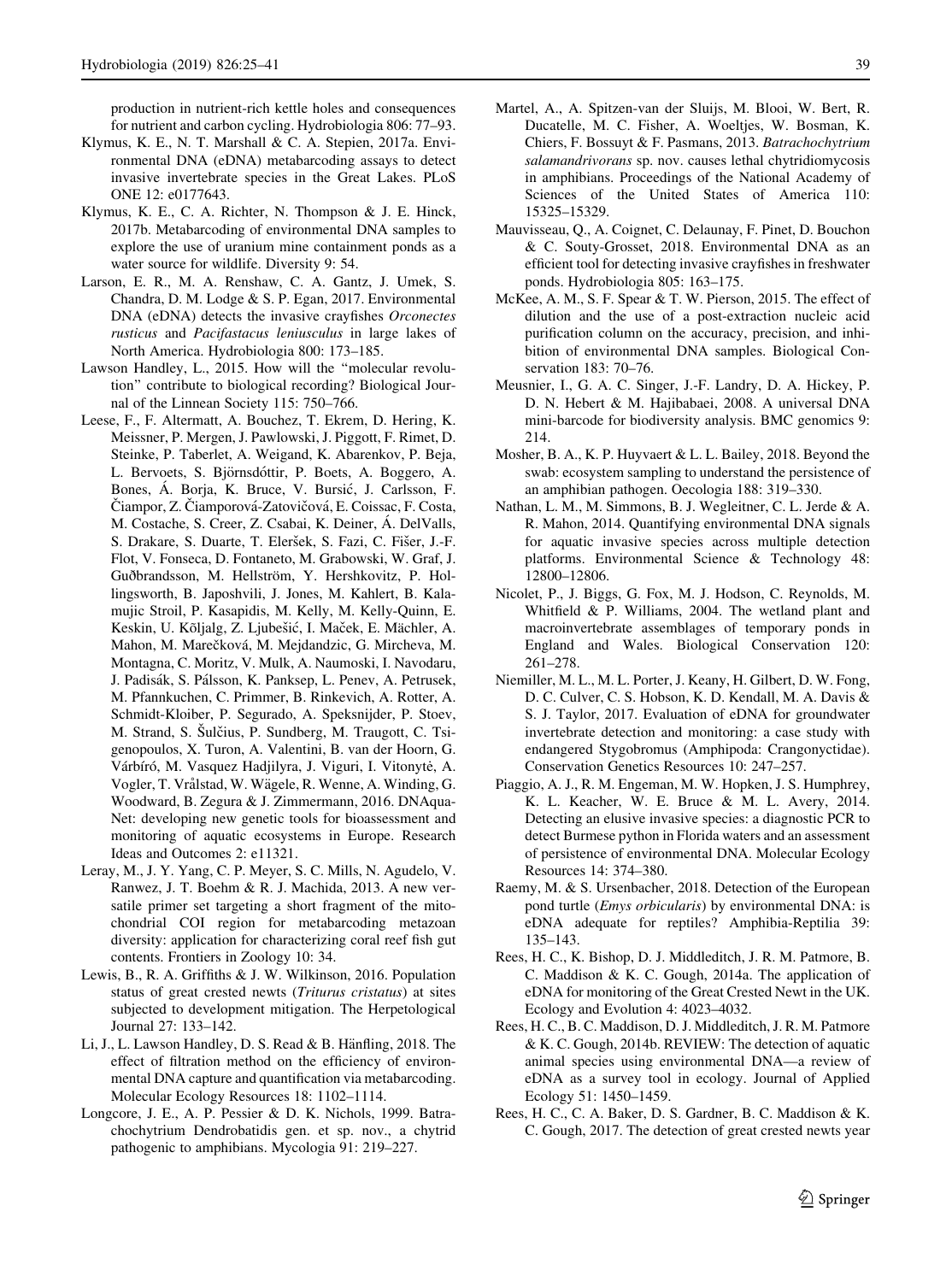<span id="page-15-0"></span>round via environmental DNA analysis. BMC Research Notes 10: 327.

- Robinson, C. V., T. M. U. Webster, J. Cable, J. James & S. Consuegra, 2018. Simultaneous detection of invasive signal crayfish, endangered white-clawed crayfish and the crayfish plague pathogen using environmental DNA. Biological Conservation 222: 241–252.
- Robson, H. L. A., T. H. Noble, R. J. Saunders, S. K. A. Robson, D. W. Burrows & D. R. Jerry, 2016. Fine tuning for the tropics: application of eDNA technology for invasive fish detection in tropical freshwater ecosystems. Molecular Ecology Resources 16: 922–932.
- Sayer, C., E. Shilland, H. Greaves, B. Dawson, I. Patmore, D. Emson, E. Alderton, P. Robinson, K. Andrews, J. Axmacher & E. Wiik, 2013. Managing Britain's ponds—conservation lessons from a Norfolk farm. British Wildlife 25: 21–28.
- Schmidt, B. R., K. Marc, S. Ursenbacher, O. J. Hyman & J. P. Collins, 2013. Site occupancy models in the analysis of environmental DNA presence/absence surveys: a case study of an emerging amphibian pathogen. Methods in Ecology and Evolution 4: 646–653.
- Sellers, G. S., C. Di Muri, A. Gómez & B. Hänfling, 2018. Mu-DNA: a modular universal DNA extraction method adaptable for a wide range of sample types. Metabarcoding and Metagenomics 2: e24556.
- Smart, A. S., R. Tingley, A. R. Weeks, A. R. van Rooyen & M. A. McCarthy, 2015. Environmental DNA sampling is more sensitive than a traditional survey technique for detecting an aquatic invader. Ecological Applications 25: 1944–1952.
- Spear, S. F., J. D. Groves, L. A. Williams & L. P. Waits, 2015. Using environmental DNA methods to improve detectability in a hellbender (Cryptobranchus alleganiensis) monitoring program. Biological Conservation 183: 38–45.
- Spens, J., A. R. Evans, D. Halfmaerten, S. W. Knudsen, M. E. Sengupta, S. S. T. Mak, E. E. Sigsgaard & M. Hellström, 2016. Comparison of capture and storage methods for aqueous macrobial eDNA using an optimized extraction protocol: advantage of enclosed filter. Methods in Ecology and Evolution 8: 635–645.
- Strand, D. A., J. Jussila, S. I. Johnsen, S. Viljamaa-Dirks, L. Edsman, J. Wiik-Nielsen, H. Viljugrein, F. Engdahl & T. Vrålstad, 2014. Detection of crayfish plague spores in large freshwater systems. Journal of Applied Ecology 51: 544–553.
- Strickler, K. M., A. K. Fremier & C. S. Goldberg, 2015. Quantifying effects of UV-B, temperature, and pH on eDNA degradation in aquatic microcosms. Biological Conservation 183: 85–92.
- Takahara, T., T. Minamoto, H. Yamanaka, H. Doi & Z. Kawabata, 2012. Estimation of fish biomass using environmental DNA. PLoS ONE 7: e35868.
- Takahara, T., T. Minamoto & H. Doi, 2015. Effects of sample processing on the detection rate of environmental DNA from the Common Carp (Cyprinus carpio). Biological Conservation 183: 64–69.
- Takahashi, M. K., M. J. Meyer, C. Mcphee, J. R. Gaston, M. D. Venesky & B. F. Case, 2018. Seasonal and diel signature

of eastern hellbender environmental DNA. The Journal of Wildlife Management 82: 217–225.

- Thomsen, P. F. & E. Willerslev, 2015. Environmental DNA—an emerging tool in conservation for monitoring past and present biodiversity. Biological Conservation 183: 4–18.
- Thomsen, P. F., L. L. Iversen, C. Wiuf, M. Rasmussen, M. T. P. Gilbert, L. Orlando & E. Willerslev, 2012. Monitoring endangered freshwater biodiversity using environmental DNA. Molecular Ecology 21: 2565–2573.
- Tillotson, M. D., R. P. Kelly, J. J. Duda, M. Hoy, J. Kralj & T. P. Quinn, 2018. Concentrations of environmental DNA (eDNA) reflect spawning salmon abundance at fine spatial and temporal scales. Biological Conservation 220: 1–11.
- Torresdal, J. D., A. D. Farrell & C. S. Goldberg, 2017. Environmental DNA detection of the golden tree Frog (Phytotriades auratus) in Bromeliads. PLoS ONE 12: e0168787.
- Tréguier, A., J.-M. Paillisson, T. Dejean, A. Valentini, M. A. Schlaepfer & J.-M. Roussel, 2014. Environmental DNA surveillance for invertebrate species: advantages and technical limitations to detect invasive crayfish Procambarus clarkii in freshwater ponds. Journal of Applied Ecology 51: 871–879.
- Turner, C. R., M. A. Barnes, C. C. Y. Xu, S. E. Jones, C. L. Jerde & D. M. Lodge, 2014. Particle size distribution and optimal capture of aqueous macrobial eDNA. Methods in Ecology and Evolution 5: 676–684.
- Turner, C. R., K. L. Uy & R. C. Everhart, 2015. Fish environmental DNA is more concentrated in aquatic sediments than surface water. Biological Conservation 183: 93–102.
- Ushio, M., H. Fukuda, T. Inoue, K. Makoto, O. Kishida, K. Sato, K. Murata, M. Nikaido, T. Sado, Y. Sato, M. Takeshita, W. Iwasaki, H. Yamanaka, M. Kondoh & M. Miya, 2017. Environmental DNA enables detection of terrestrial mammals from forest pond water. Molecular Ecology Resources 17: e63–e65.
- Ushio, M., H. Murakami, R. Masuda, T. Sado, M. Miya, S. Sakurai, H. Yamanaka, T. Minamoto & M. Kondoh, 2018a. Quantitative monitoring of multispecies fish environmental DNA using high-throughput sequencing. Metabarcoding and Metagenomics 2: e23297.
- Ushio, M., K. Murata, T. Sado, I. Nishiumi, M. Takeshita, W. Iwasaki & M. Miya, 2018b. Demonstration of the potential of environmental DNA as a tool for the detection of avian species. Scientific Reports 8: 4493.
- Valentini, A., P. Taberlet, C. Miaud, R. Civade, J. Herder, P. F. Thomsen, E. Bellemain, A. Besnard, E. Coissac, F. Boyer, C. Gaboriaud, P. Jean, N. Poulet, N. Roset, G. H. Copp, P. Geniez, D. Pont, C. Argillier, J.-M. Baudoin, T. Peroux, A. J. Crivelli, A. Olivier, M. Acqueberge, M. Le Brun, P. R. Møller, E. Willerslev & T. Dejean, 2016. Nextgeneration monitoring of aquatic biodiversity using environmental DNA metabarcoding. Molecular Ecology 25: 929–942.
- Walker, S. F., M. B. Salas, D. Jenkins, T. W. J. Garner, A. A. Cunningham, A. D. Hyatt, J. Bosch & M. C. Fisher, 2007. Environmental detection of Batrachochytrium dendrobatidis in a temperate climate. Diseases of Aquatic Organisms 77: 105–112.
- Weltz, K., J. M. Lyle, J. Ovenden, J. A. T. Morgan, D. A. Moreno & J. M. Semmens, 2017. Application of